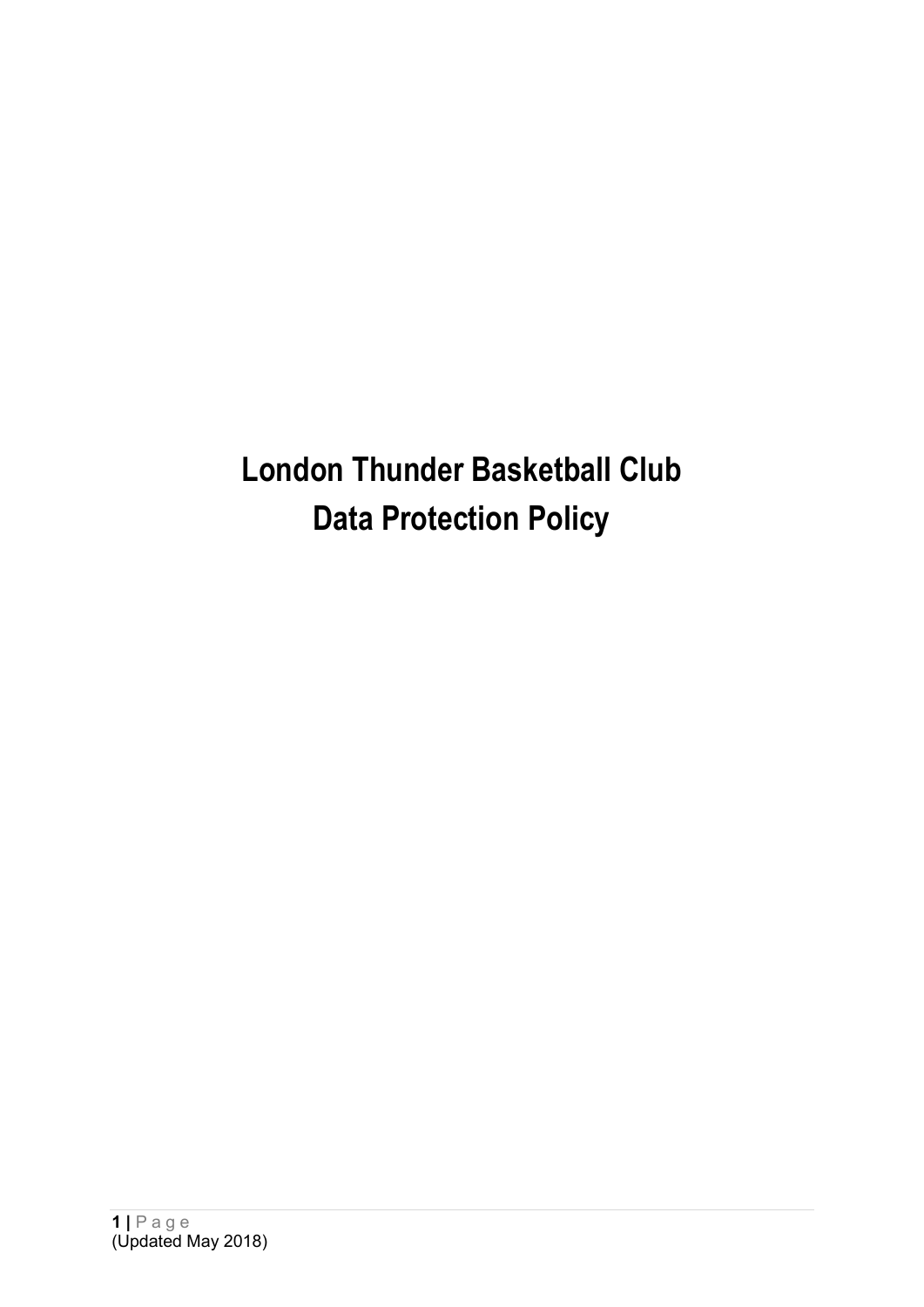# **Our Policy**

London Thunder Basketball Club is committed to complying with data protection law and to respecting the privacy rights of individuals. The policy applies to all of our staff, workers, directors, volunteers and consultants ("**Workers**").

This Data Protection Policy ("**Policy**") has been adopted from Basketball England and sets out our approach to data protection law and the principles that we will apply to our processing of personal data. The aim of this Policy is to ensure that we process personal data in accordance with the law and with the utmost care and respect.

We recognise that you have an important role to play in achieving these aims. It is your responsibility, therefore, to familiarise yourself with this Policy and to apply and implement its requirements when processing any personal data.

Data protection law is a complex area. This Policy has been designed to ensure that you are aware of the legal requirements imposed on you and on us and to give you practical guidance on how to comply with them. This Policy also sets out the consequences of failing to comply with these legal requirements. However, this Policy is not an exhaustive statement of data protection law nor of our or your responsibilities in relation to data protection.

If at any time you have any queries on this Policy, your responsibilities or any aspect of data protection law, seek advice.

This Policy is divided into two parts. Part 1 is to be read by all Workers. Part 2 is to be read by all Workers who work in the following fields: directors; senior managers; human resources; finance; sales; security; data inputting, marketing; information technology, coaching, performance and any other roles which involve the handling of personal data relating to individuals.

### **PART 1 – To be read by all Workers**

# 1. **Who is responsible for data protection?**

- 1.1 All our Workers are responsible for data protection, and each person has their role to play to make sure that we are compliant with data protection laws.
- 1.2 We are required to appoint a Data Protection officer, details of our current DPO can be found on [www.thunderbasketball.co.uk](http://www.thunderbasketball.co.uk/) and they can be reached at info@thunderbasketball.net.

### 2. **Why do we have a data protection policy?**

- 2.1 We recognise that processing of individuals' personal data in a careful and respectful manner cultivates trusting relationships with those individuals and trust in our brand. We believe that such relationships will enable our organisation to work more effectively with and to provide a better service to those individuals.
- 2.2 This Policy works in conjunction with other policies implemented by us from time to time.

#### 3. **Status of this Policy and the implications of breach.**

- 3.1 Any breaches of this Policy will be viewed very seriously. All Workers must read this Policy carefully and make sure they are familiar with it. Breaching this Policy is a disciplinary offence and will be dealt with under our Disciplinary Procedure.
- 3.2 If you do not comply with data protection laws and/or this Policy, then you are encouraged to report this fact immediately to our DPO. This self-reporting will be considered in assessing how to deal with any breach, including any non-compliance which may pre-date this Policy coming into force.
- 3.3 Also if you are aware of or believe that any other representative of ours is not complying with data protection laws and/or this Policy you should report it in confidence to our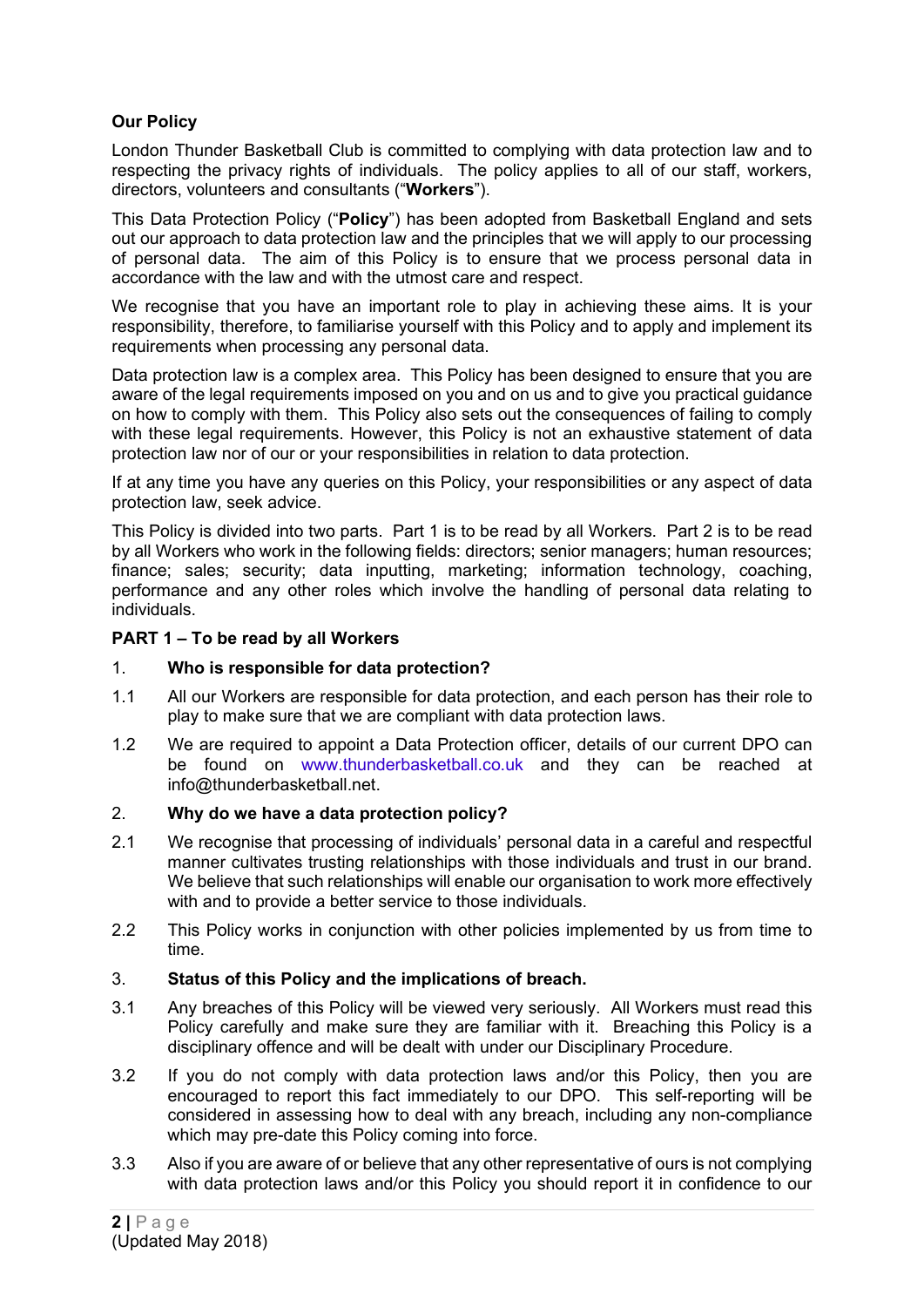DPO. Our Whistleblowing Procedure will apply in these circumstances and you may choose to report any non-compliance or breach through our confidential whistleblowing reporting facility.

# 4. **Other consequences**

- 4.1 There are a number of serious consequences for both yourself and us if we do not comply with data protection laws. These include:
	- 4.1.1 For you:
		- 4.1.1.1 **Disciplinary action:** If you are an employee, your terms and conditions of employment require you to comply with our policies. Failure to do so could lead to disciplinary action including dismissal. Where you are a volunteer, failure to comply with our policies could lead to termination of your volunteering position with us.
		- 4.1.1.2 **Criminal sanctions:** Serious breaches could potentially result in criminal liability.
		- 4.1.1.3 **Investigations and interviews**: Your actions could be investigated and you could be interviewed in relation to any non-compliance.
	- 4.1.2 For the organisation:
		- 4.1.2.1 **Criminal sanctions:** Non-compliance could involve a criminal offence.
		- 4.1.2.2 **Civil Fines:** These can be up to Euro 20 million or 4% of group worldwide turnover whichever is higher. amounts are very substantial.
		- 4.1.2.3 **Assessments, investigations and enforcement action**: We could be assessed or investigated by, and obliged to provide information to, the Information Commissioner on its processes and procedures and/or subject to the Information Commissioner's powers of entry, inspection and seizure causing disruption and embarrassment.
		- 4.1.2.4 **Court orders:** These may require us to implement measures or take steps in relation to, or cease or refrain from, processing personal data.
		- 4.1.2.5 **Claims for compensation:** Individuals may make claims for damage they have suffered as a result of our noncompliance.
		- 4.1.2.6 **Bad publicity:** Assessments, investigations and enforcement action by, and complaints to, the Information Commissioner quickly become public knowledge and might damage our brand. Court proceedings are public knowledge.
		- 4.1.2.7 **Use of management time and resources:** Dealing with assessments, investigations, enforcement action, complaints, claims, etc. takes time and effort and can involve considerable cost.

# 5. **Data protection laws**

5.1 The Data Protection Act 1998 ("**DPA**") applies to any personal data that we process, and from 25<sup>th</sup> May 2018 this will be replaced by the General Data Protection Regulation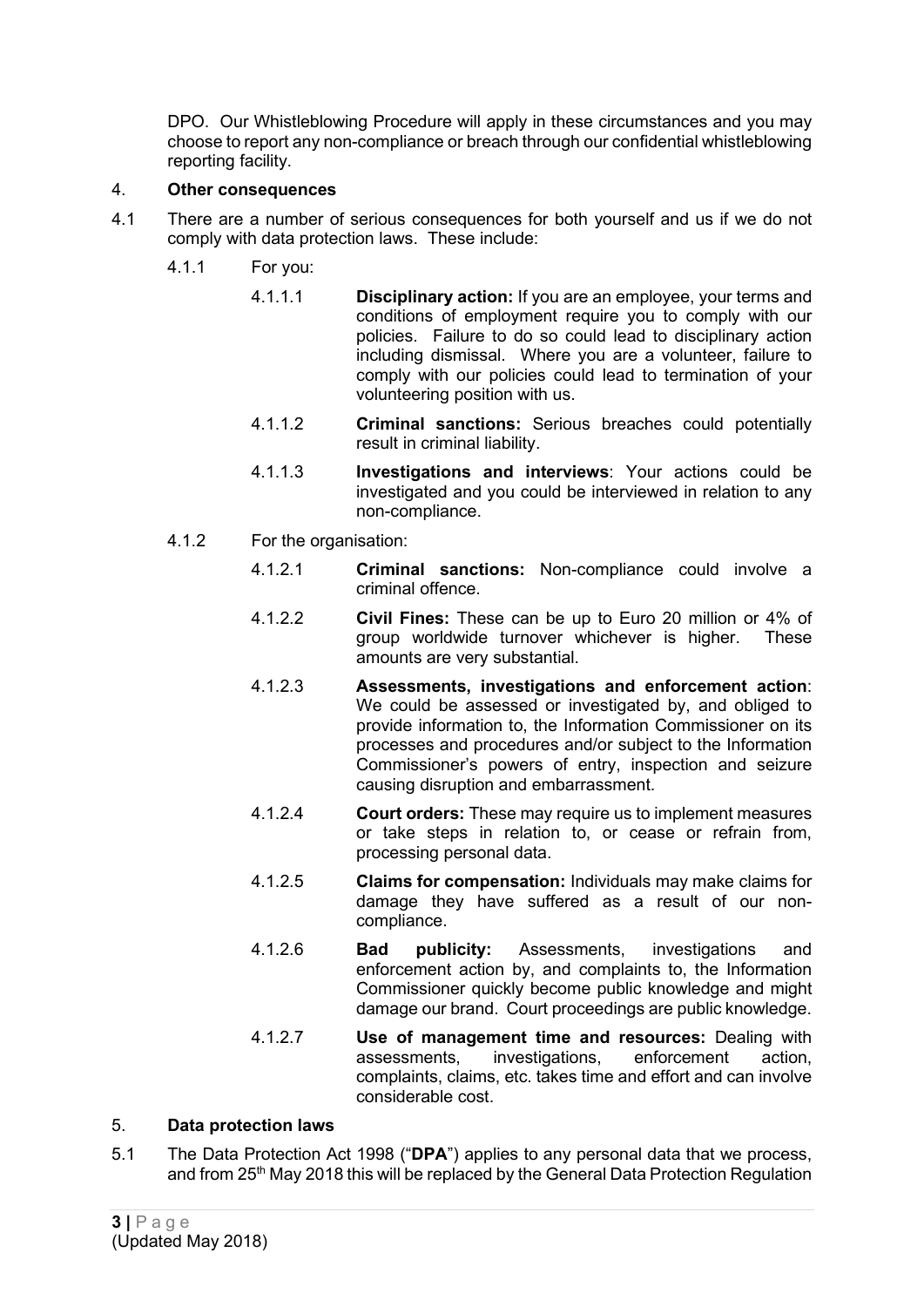(**GDPR**) and the Data Protection Act 2018 ("**DPA 2018**") (together "**data protection laws**") and then after Brexit the UK will adopt laws equivalent to these data protection laws.

- 5.2 This Policy is written as though GDPR and the DPA 2018 are both in force, i.e. it states the position as from 25th May 2018.
- 5.3 The data protection laws all require that the personal data is processed in accordance with the Data Protection Principles (on which see below) and gives individuals rights to access, correct and control how we use their personal data (on which see below).

### 6. **Key words in relation to data protection**

- 6.1 The following are key terms that are commonly used in relation to data protection:
	- 6.1.1 **Personal data** is data that relates to a living individual who can be identified from that data (or from that data and other information in or likely to come into our possession). That living individual might be an employee, member, coach, athlete, supplier, contractor or contact, and that personal data might be written, oral or visual (e.g. CCTV).
	- 6.1.2 Identifiable means that the individual can be distinguished from a group of individuals (although the name of that individual need not be ascertainable). The data might identify an individual on its own (e.g. a name or video footage) or might do if taken together with other information available to or obtainable by us (e.g. a job title and company name). More details on this can be found in part 2 of this Policy.
	- 6.1.3 **Data subject** is the living individual to whom the relevant personal data relates.
	- 6.1.4 **Processing** is widely defined under the data protection laws and generally any action taken by us in respect of personal data will fall under the definition, including for example collection, modification, transfer, viewing, deleting, holding, backing up, archiving, retention, disclosure or destruction of personal data, including CCTV images.
	- 6.1.5 **Data controller** is the person who decides how personal data is used, for example we will always be a data controller in respect of personal data relating to our employees.
	- 6.1.6 **Data processor** is a person who processes personal data on behalf of a data controller and only processes that personal data in accordance with instructions from the data controller, for example an outsourced payroll provider will be a data processor.

# 7. **Outline**

- 7.1 The main themes of the data protection laws are:
	- 7.1.1 good practices for handling personal data;
	- 7.1.2 rights for individuals in respect of personal data that data controllers hold on them; and
	- 7.1.3 being able to demonstrate compliance with data protection laws.
- 7.2 In summary, the data protection laws require us to:
	- 7.2.1 only process personal data for certain purposes;
	- 7.2.2 process personal data in accordance with the 6 principles of 'good information handling' (including keeping personal data secure, processing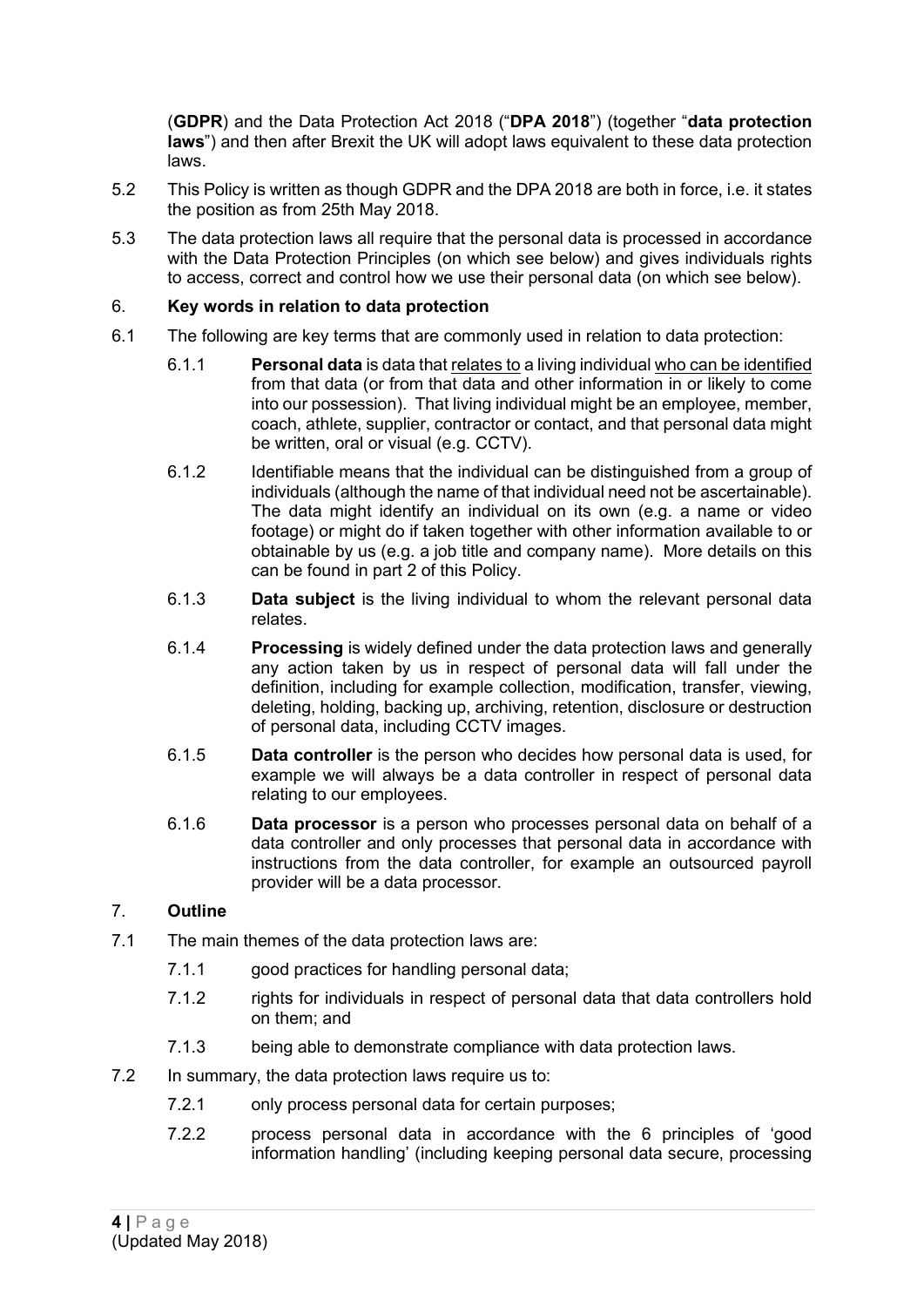it fairly and in a transparent manner and keeping it for no longer than is required);

- 7.2.3 provide certain information to those individuals about whom we process personal data which is usually provided in a privacy notice, for example you will have received one of these from us as one of our staff:
- 7.2.4 respect the rights of those individuals about whom we process personal data (including providing them with access to the personal data we hold on them); and
- 7.2.5 keep adequate records of how data is processed and, where necessary, notify the regulator and possibly data subjects where there has been a data breach.
- 7.3 Every Worker has an important role to play in achieving these aims. It is your responsibility, therefore, to familiarise yourself with this Policy.
- 7.4 Data protection law in the UK is enforced by the Information Commissioner's Office ("**ICO**") and they are the regulator for data protection in the UK. The ICO has extensive powers, including the ability to impose civil fines of up to Euros 20 million or 4% of group worldwide turnover, whichever is higher. Also the data protection laws can be enforced in the courts and the courts have the power to award compensation to individuals.

# 8. **Data protection principles**

- 8.1 The data protection laws set out 6 principles for maintaining and protecting personal data, which form the basis of the legislation. All personal data must be:
	- 8.1.1 processed lawfully, fairly and in a transparent manner and only if certain specified conditions are met;
	- 8.1.2 collected for specific, explicit and legitimate purposes, and not processed in any way incompatible with those purposes ("**purpose limitation**");
	- 8.1.3 adequate and relevant, and limited to what is necessary to the purposes for which it is processed ("**data minimisation**");
	- 8.1.4 accurate and where necessary kept up to date;
	- 8.1.5 kept for no longer than is necessary for the purpose ("**storage limitation**");
	- 8.1.6 processed in a manner that ensures appropriate security of the personal data using appropriate technical and organisational measures ("integrity and security").
- 8.2 More details on these principles can be found in Part 2 of this Policy.

# 9. **Data subject rights**

- 9.1 Under data protection laws individuals have certain rights in relation to their own personal data. In summary these are:
	- 9.1.1 The rights to access their personal data, usually referred to as a subject access request;
	- 9.1.2 The right to have their personal data rectified;
	- 9.1.3 The right to have their personal data erased, usually referred to as the right to be forgotten;
	- 9.1.4 The right to restrict processing of their personal data:
	- 9.1.5 The right to object to receiving direct marketing materials;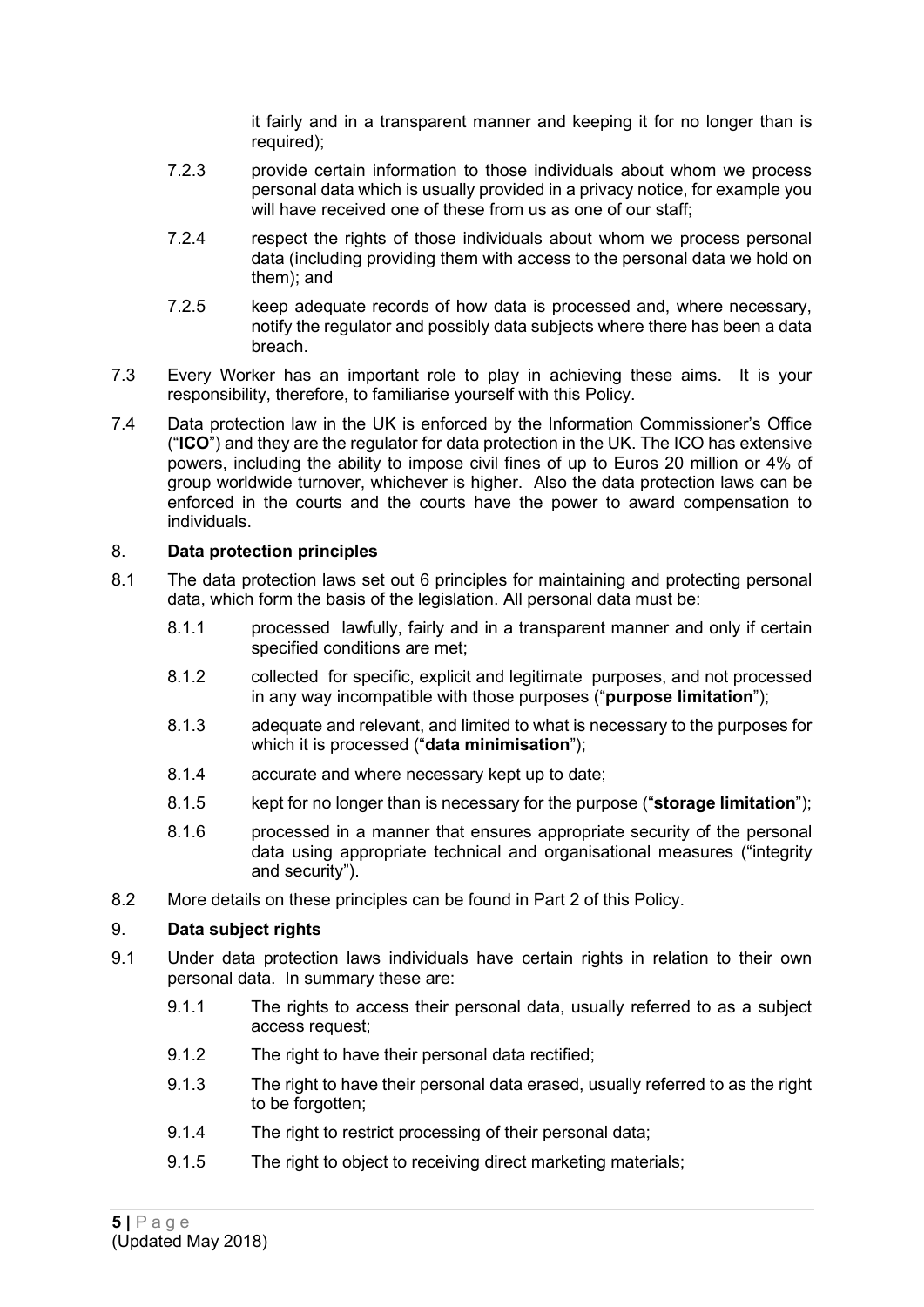- 9.1.6 The right to portability of their personal data;
- 9.1.7 The right to object to processing of their personal data; and
- 9.1.8 The right to not be subject to a decision made solely by automated data processing.
- 9.2 Not all of these rights are absolute rights, some are qualified and some only apply in specific circumstances. More details on these rights can be found in Part 2 of this Policy.

### 10. **Your main obligations**

- 10.1 What this all means for you can be summarised as follows:
	- 10.1.1 Treat all personal data with respect;
	- 10.1.2 Treat all personal data how you would want your own personal data to be treated;
	- 10.1.3 Immediately notify your line manager or our DPO if any individual says or does anything which gives the appearance of them wanting to invoke any rights in relation to personal data relating to them;
	- 10.1.4 Take care with all personal data and items containing personal data you handle or come across so that it stays secure and is only available to or accessed by authorised individuals; and
	- 10.1.5 Immediately notify our DPO if you become aware of or suspect the loss of any personal data or any item containing personal data. [For more details on this see our separate Data Breach Policy which applies to all Workers regardless of their position or role in our organisation].
- 10.2 More detail on the obligations that apply to those staff who process personal data on our behalf can be found in Part 2 of this Policy which will apply to you if you are in a position or role which involves processing of personal data on behalf of our organisation.

#### 11. **Your activities**

- 11.1 Data protection laws have different implications in different areas of our organisation and for different types of activity, and sometimes these effects can be unexpected.
- 11.2 Areas and activities particularly affected by data protection laws include Human Resources, payroll, security (e.g. CCTV), member/customer support, sales, data inputting, marketing and promotions, health and safety, finance, performance and participation
- 11.3 You must consider what personal data you might handle, consider carefully what data protection laws might mean for you and your activities, and ensure that you comply at all times with this policy.

### 12. **Practical matters**

- 12.1 Whilst you should always apply a common sense approach to how you use and safeguard personal data, and treat personal data with care and respect, set out below are some examples of dos and don'ts:
	- 12.1.1 Do not take personal data out of the organisation's premises (unless absolutely necessary).
	- 12.1.2 Only disclose your unique logins and passwords for any of our IT systems to authorised personnel (e.g. IT) and not to anyone else.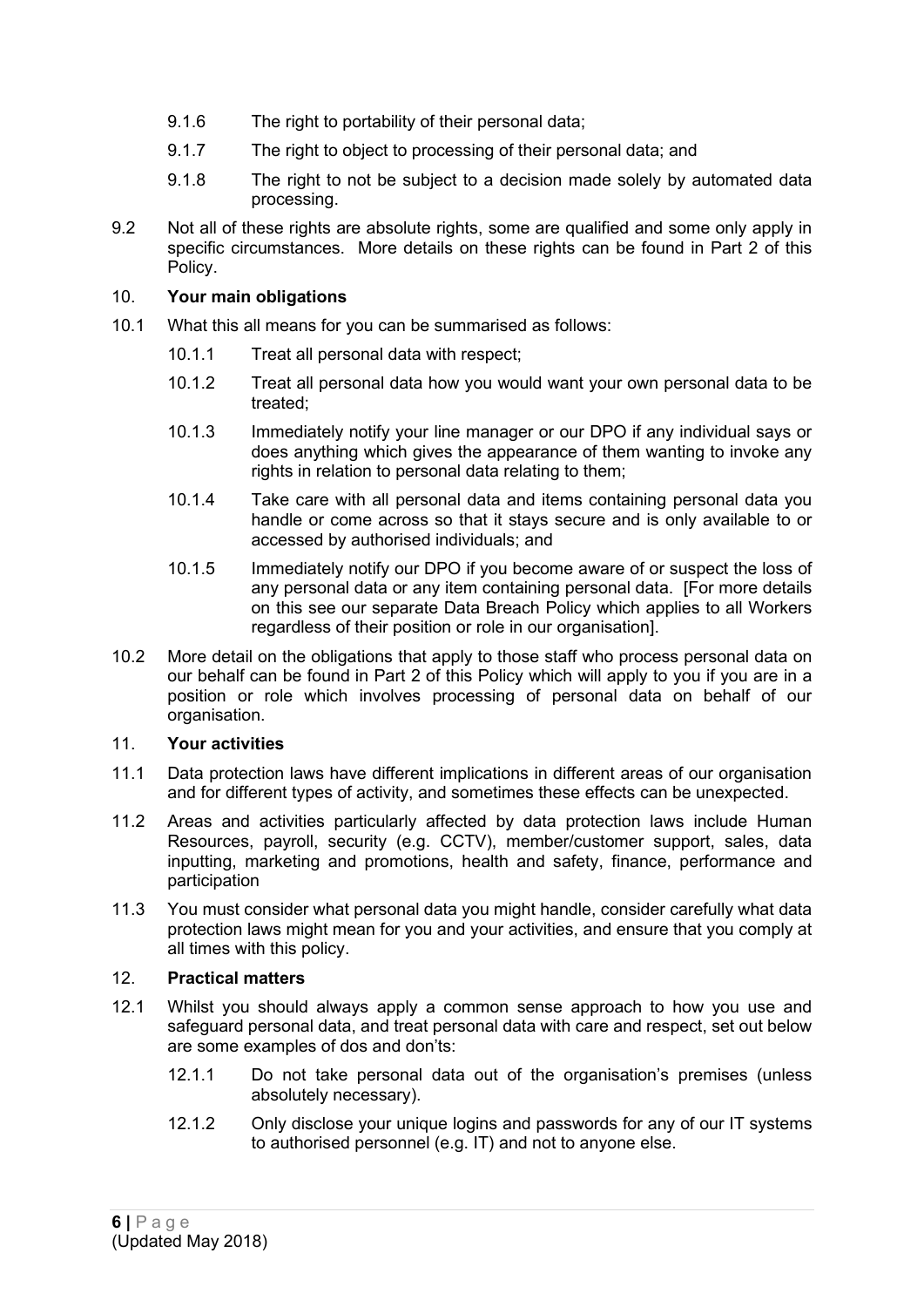- 12.1.3 Never leave any items containing personal data unattended in a public place, e.g. on a train, in a café, etc. and this would include paper files, mobile phone, laptops, tablets, memory sticks etc.
- 12.1.4 Never leave any items containing personal data in unsecure locations, e.g. in car on your drive overnight and this would include paper files, mobile phone, laptops, tablets, memory sticks etc.
- 12.1.5 If you are staying at a hotel then utilise the room safe or the hotel staff to store items containing personal data when you do not need to have them with you.
- 12.1.6 Do encrypt laptops, mobile devices and removable storage devices containing personal data.
- 12.1.7 Do lock laptops, files, mobile devices and removable storage devices containing personal data away and out of sight when not in use.
- 12.1.8 Do password protect documents and databases containing personal data.
- 12.1.9 Never use removable storage media to store personal data unless the personal data on the media is encrypted.
- 12.1.10 When picking up printing from any shared printer always check to make sure you only have the printed matter that you expect, and no third party's printing appears in the printing.
- 12.1.11 Use confidential waste disposal for any papers containing personal data, do not place these into the ordinary waste, place them in a bin or skip etc., and either use a confidential waste service or have them shredded before placing them in the ordinary waste disposal.
- 12.1.12 Do dispose of any materials containing personal data securely, whether the materials are paper based or electronic.
- 12.1.13 When in a public place, e.g. a train or café, be careful as to who might be able to see the information on the screen of any device you are using when you have personal information on display. If necessary move location or change to a different task.
- 12.1.14 Do ensure that your screen faces away from prying eyes if you are processing personal data, even if you are working in the office. Personal data should only be accessed and seen by those who need to see it.
- 12.1.15 Do challenge unexpected visitors or employees accessing personal data.
- 12.1.16 Do not leave personal data lying around, store it securely.
- 12.1.17 When speaking on the phone in a public place, take care not to use the full names of individuals or other identifying information, as you do not know who may overhear the conversation. Instead use initials or just first names to preserve confidentiality.
- 12.1.18 If taking down details or instructions from a customer in a public place when third parties may overhear, try to limit the information which may identify that person to others who may overhear in a similar way to if you were speaking on the telephone.
- 12.1.19 Never act on instructions from someone unless you are absolutely sure of their identity and if you are unsure then take steps to determine their identity. This is particularly so where the instructions relate to information which may be sensitive or damaging if it got into the hands of a third party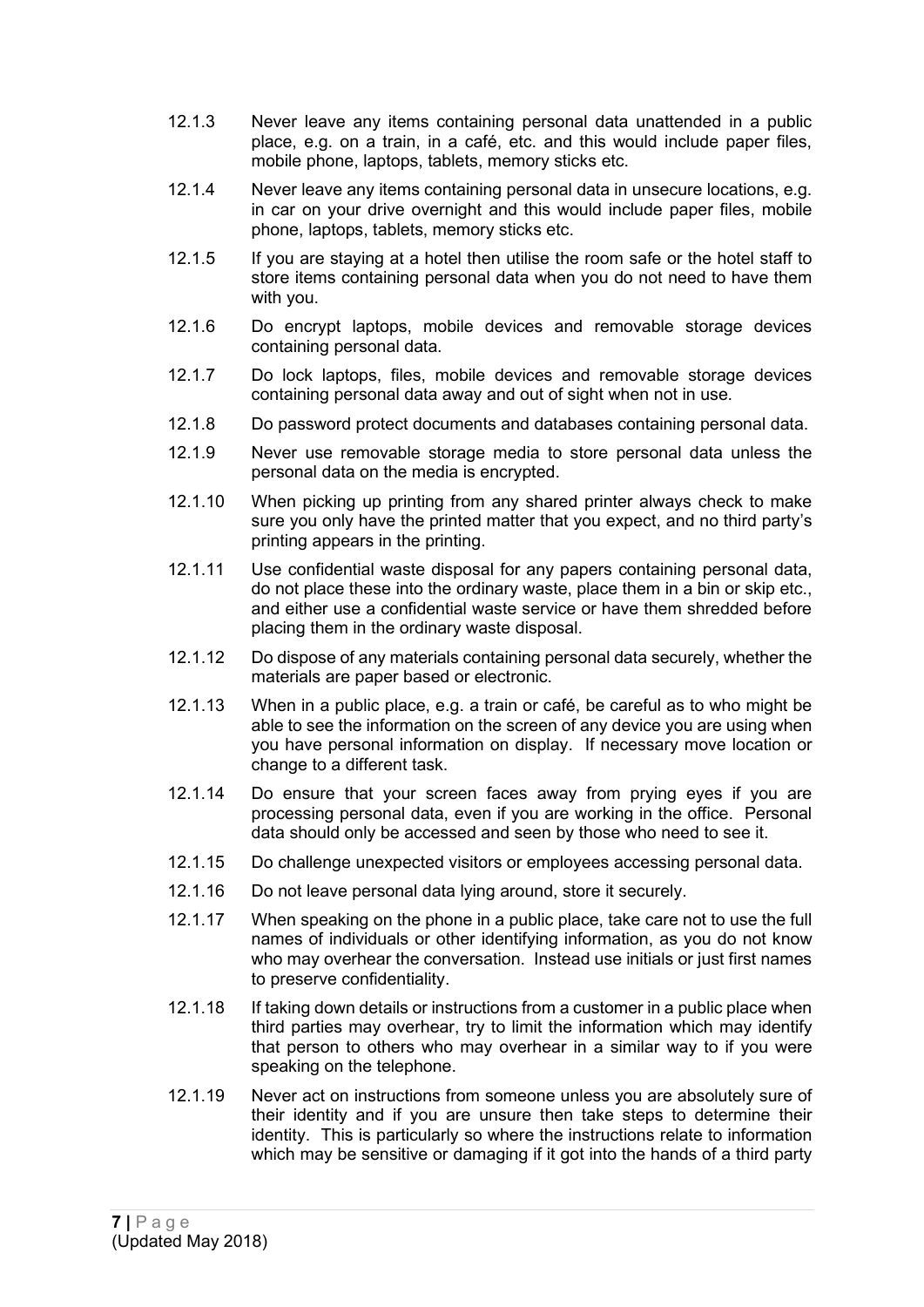or where the instructions involve money, valuable goods or items or cannot easily be reversed.

- 12.1.20 Do not transfer personal data to any third party without prior written consent of your line manager or our DPO.
- 12.1.21 Do notify your line manager or our DPO immediately of any suspected security breaches or loss of personal data.
- 12.1.22 If any personal data is lost, or any devices or materials containing any personal data are lost, report it immediately to our DPO [For more details on this see our separate Data Breach Policy which applies to all Workers regardless of their position or role in our organisation.
- 12.2 However you should always take a common sense approach, and if you see any areas of risk that you think are not addressed then please bring it to the attention of our DPO.

### 13. **Queries**

- 13.1 If you have any queries about this Policy please contact either your line manager or the Club's DPO.
- 13.2 There is also more detail on Data Protection contained in Part 2 of this Policy. Even if you are not required to read Part 2 of this Policy, you may find the answer to any queries you have in Part 2 and you are also encouraged to read Part 2.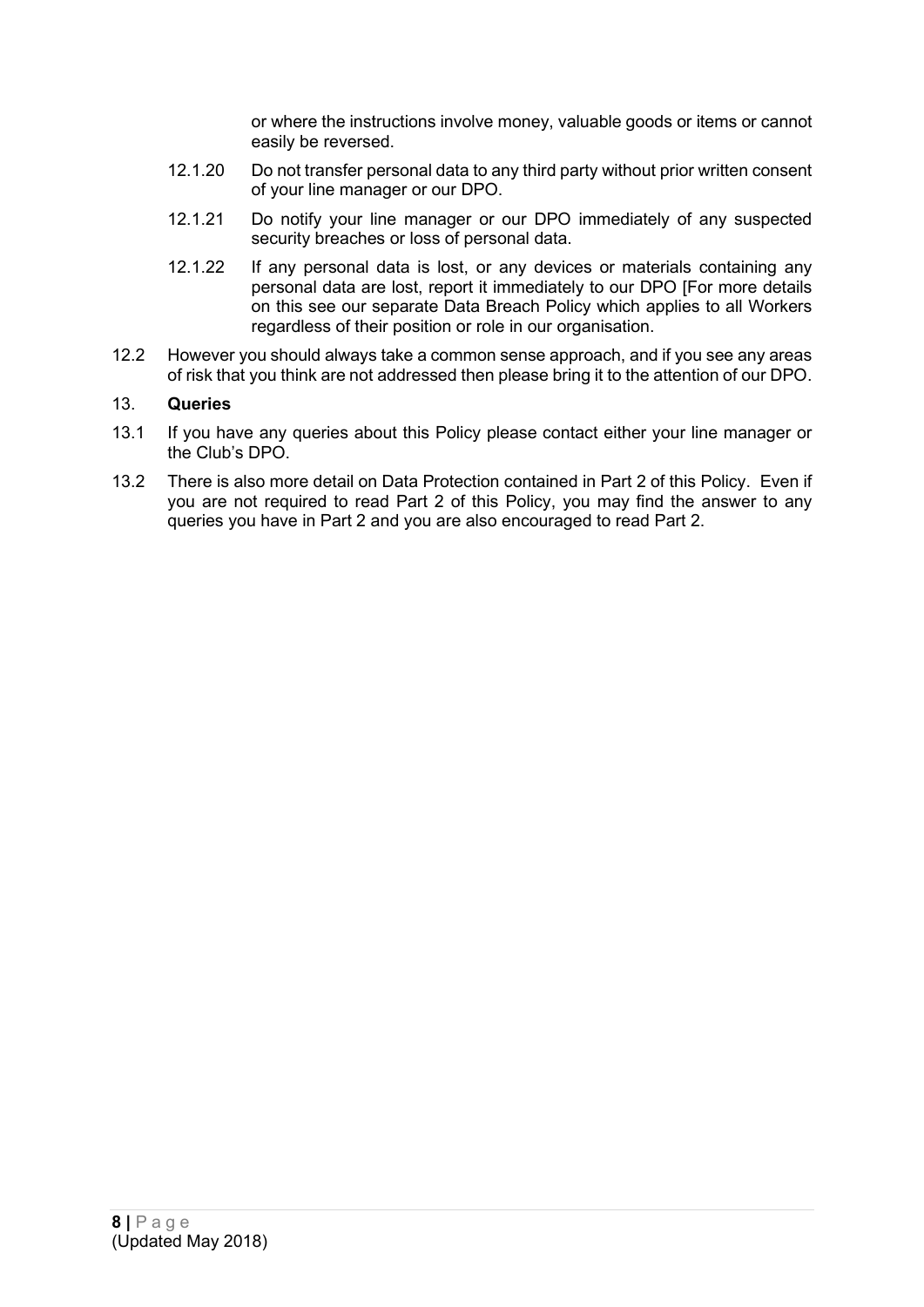**PART 2 – To be read by all Workers who work/volunteer in the following fields directors, senior managers, human resources, sales, marketing, information technology and any other roles which involve the handling of personal data relating to individuals such as coaching/teaching/administration and performance.**

### 14. **Personal data**

- 14.1 To expand on the information in Part 1 of this Policy data will relate to an individual and therefore be their personal data if it:
	- 14.1.1 identifies the individual. For instance, names, addresses, telephone numbers and email addresses;
	- 14.1.2 its content is about the individual personally. For instance, medical records, credit history, a recording of their actions, or contact details;
	- 14.1.3 relates to property of the individual, for example their home, their car or other possessions;
	- 14.1.4 it could be processed to learn, record or decide something about the individual (or this is a consequence of processing). For instance, if you are able to link the data to the individual to tell you something about them, this will relate to the individual (e.g. salary details for a post where there is only one named individual in that post, or a telephone bill for the occupier of a property where there is only one occupant);
	- 14.1.5 is biographical in a significant sense, that is it does more than record the individual's connection with or involvement in a matter or event which has no personal connotations for them. For instance, if an individual's name appears on a list of attendees of an organisation meeting this may not relate to the individual and may be more likely to relate to the company they represent;
	- 14.1.6 has the individual as its focus, that is the information relates to the individual personally rather than to some other person or a transaction or event he was involved in. For instance, if a work meeting is to discuss the individual's performance this is likely to relate to the individual;
	- 14.1.7 affects the individual's privacy, whether in their personal, family, organisation or professional capacity, for instance, email address or location and work email addresses can also be personal data;
	- 14.1.8 is an expression of opinion about the individual e.g. records stored in the course of a coaching assessment or details regarding a participant's performance; or
	- 14.1.9 is an indication of our (or any other person's) intentions towards the individual (e.g. how a complaint by that individual will be dealt with).
- 14.2 Information about companies or other legal persons who are not living individuals is not personal data. However, information about directors, shareholders, officers and employees, and about sole traders or partners, is often personal data, so business related information can often be personal data.
- 14.3 Examples of information likely to constitute personal data:
	- 14.3.1 Unique names;
	- 14.3.2 Names together with email addresses or other contact details;
	- 14.3.3 Job title and employer (if there is only one person in the position);
	- 14.3.4 Video and photographic images;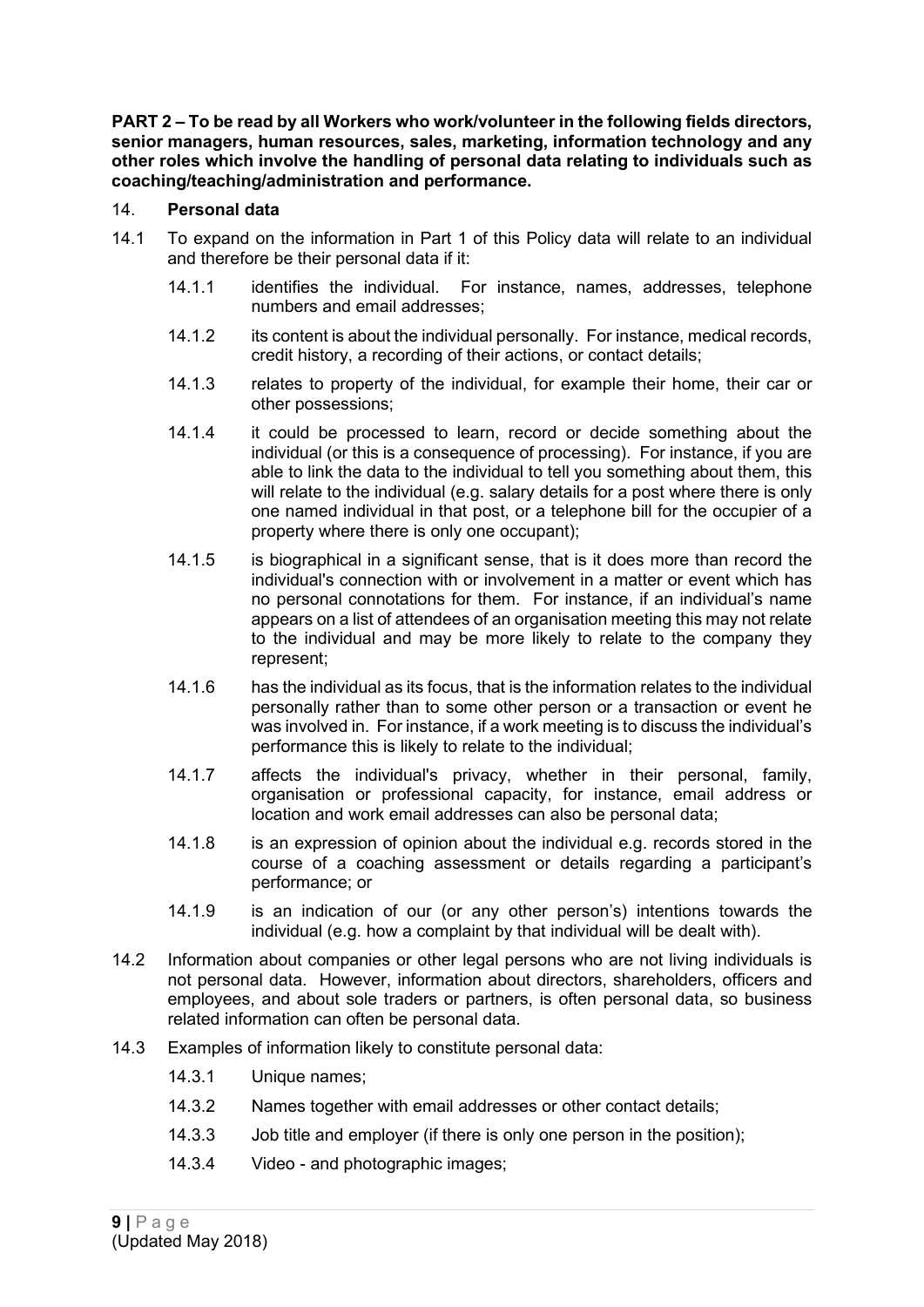- 14.3.5 Information about individuals obtained as a result of safeguarding checks or disciplinary proceedings;
- 14.3.6 Medical and disability information;
- 14.3.7 Member profile information (e.g. marketing preferences); and
- 14.3.8 Financial information and accounts (e.g. information about expenses and benefits entitlements, income and expenditure).
- 14.4 Examples of information unlikely to constitute personal data:
	- 14.4.1 Reference to the individual's name in a document that contains no other personal data about that them (e.g. including the individual in a list of attendees of a meeting where the individual attended in an official capacity on behalf of a company); and
	- 14.4.2 Where the individual's name appears in an email that has been sent to or copied to them, but where the content is not about him or her (e.g. emails sent to the individual about an organisation's dealings).

#### 15. **Lawful basis for processing**

- 15.1 For personal data to be processed lawfully, we must be process it on one of the legal grounds set out in the data protection laws.
- 15.2 For the processing of ordinary personal data in our organisation these may include, among other things:
	- 15.2.1 the data subject has given their consent to the processing;
	- 15.2.2 the processing is necessary for the performance of a contract with the data subject;
	- 15.2.3 the processing is necessary for the compliance with at legal obligation to which the data controller is subject; or
	- 15.2.4 the processing is necessary for legitimate interest reasons of the data controller or a third party i.e. you are processing someone's personal data in ways they would reasonably expect it to be processed and which have a minimal privacy impact on the data subject or where there is a compelling justification for the processing.

# 16. **Special category data**

- 16.1 Special category data under the data protection laws is personal data relating to an individual's race, political opinions, health, religious or other beliefs, trade union records, sex life, biometric data and genetic data.
- 16.2 Under data protection laws this type of information is known as special category data and criminal records history becomes its own special category which is treated for some parts the same as special category data. Previously these types of personal data were referred to as sensitive personal data and some people may continue to use this term.
- 16.3 To lawfully process special categories of personal data we must ensure that one of the following conditions has been met:
	- 16.3.1 the individual has given their explicit consent to the processing;
	- 16.3.2 the processing is necessary for the performance of our obligations under employment law;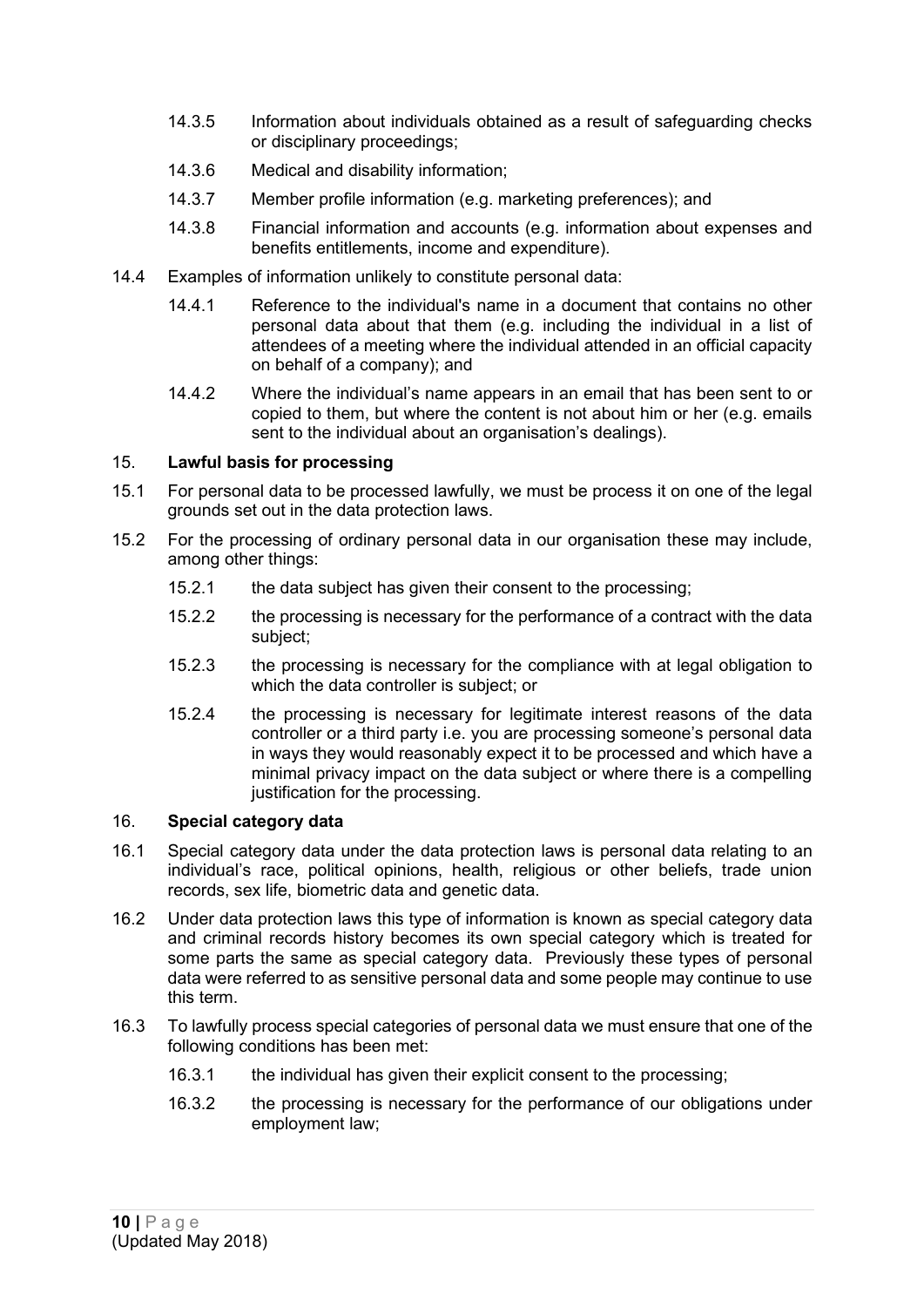- 16.3.3 the processing is necessary to protect the vital interests of the data subject. The ICO has previously indicated that this condition is unlikely to be met other than in a life or death or other extreme situation;
- 16.3.4 the processing relates to information manifestly made public by the data subject;
- 16.3.5 the processing is necessary for the purpose of establishing exercising or defending legal claims; or
- 16.3.6 the processing is necessary for the purpose of preventative or occupational medicine or for the assessment of the working capacity of the employee.
- 16.4 To lawfully process personal data relating to criminal records and history there are even more limited reasons, and we must either:
	- 16.4.1 ensure that either the individual has given their explicit consent to the processing; or
	- 16.4.2 ensure that our processing of those criminal records history is necessary under a legal requirement imposed upon us.
- 16.5 We would normally only expect to process special category personal data or criminal records history data usually in a Human Resources context and also in the context of our members/athletes/coaches/volunteers for monitoring performance, health and safety requirements and in the interests of child protection and safeguarding checks.

### 17. **When do we process personal data?**

- 17.1 Virtually anything we do with personal data is processing including collection, modification, transfer, viewing, deleting, holding, backing up, archiving, retention, disclosure or destruction. So even just storage of personal data is a form of processing. We might process personal data using computers or manually by keeping paper records.
- 17.2 Examples of processing personal data might include:
	- 17.2.1 Using personal data to correspond with members;
	- 17.2.2 Holding personal data in our databases or documents; and
	- 17.2.3 Recording personal data in personnel or member files.

#### 18. **What does this mean?**

18.1 We process personal data every day for any number of purposes and in any number of ways. We must, therefore, comply at all times with the Data Protection Principles.

#### 19. **Data protection principles and what you must do**

- 19.1 There are 6 data protection principles. You must comply with these principles when you process personal data.
- 19.2 There are indications in relation to each principle as to what you must and must not do. However, these are not exhaustive and for guidance only. You must use your common sense and be mindful of the potential implications to an individual of you processing their personal data. The principles are that personal data must be:
	- 19.2.1 processed lawfully, fairly and in a transparent manner and only if certain specified conditions are met;
	- 19.2.2 collected for specific, explicit and legitimate purposes, and not processed in any way incompatible with those purposes ("**purpose limitation**");
	- 19.2.3 adequate and relevant, and limited to what is necessary to the purposes for which it is processed ("**data minimisation**");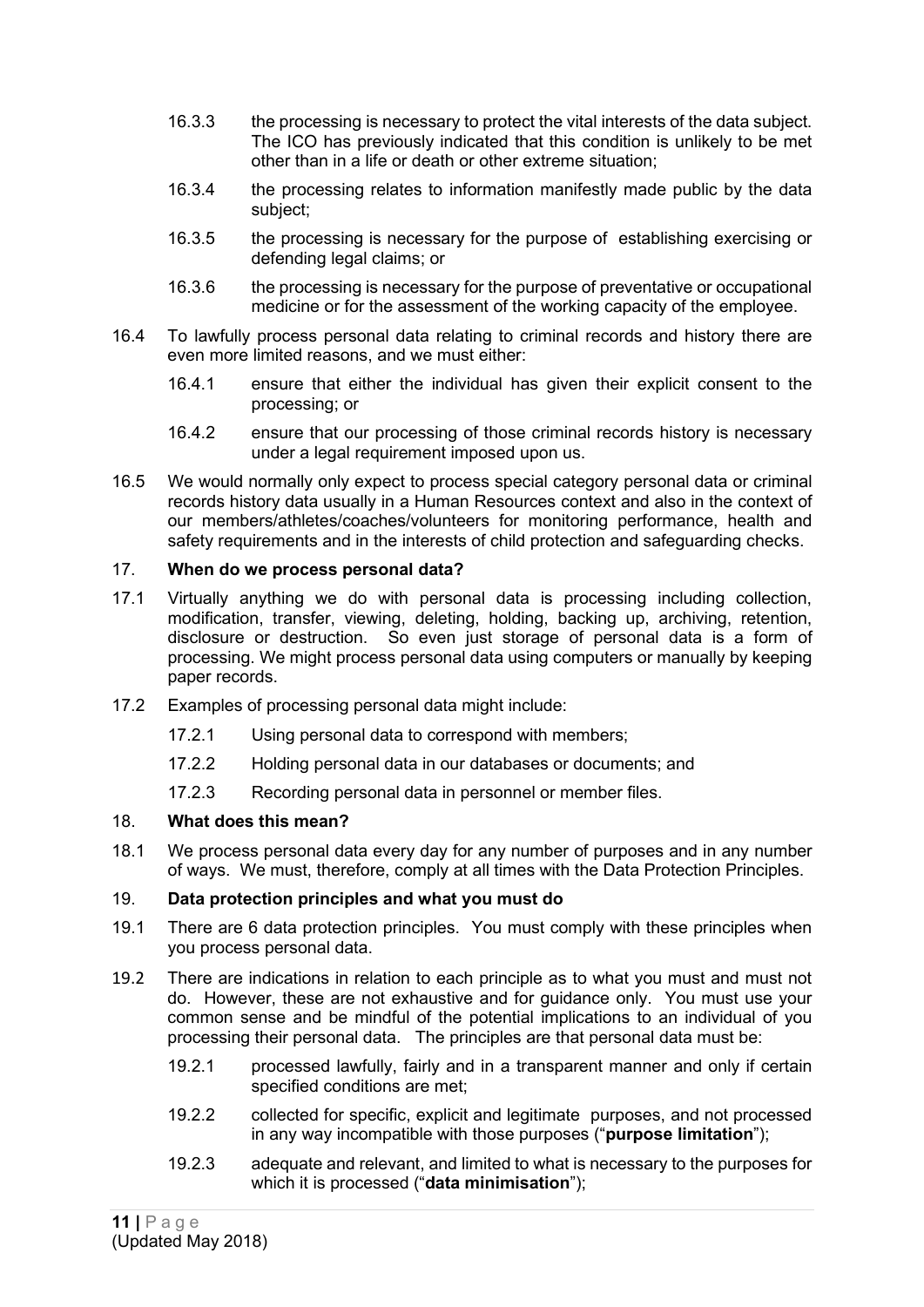- 19.2.4 accurate and where necessary kept up to date;
- 19.2.5 kept for no longer than is necessary for the purpose ("**storage limitation**"); and
- 19.2.6 processed in a manner that ensures appropriate security of the personal data using appropriate technical and organisational measures ("**integrity and security**").

### 20. **Personal data must be processed fairly, lawfully and transparently.**

- 20.1 You must not process personal data obtained illegally (e.g. stolen). You must not process personal data obtained by misleading, pressurising or inducing an individual.
- 20.2 You must inform an individual: who the data controller is (i.e. A table official); the purpose for which personal data is to be processed; and any additional information that is necessary to ensure that the processing is fair and transparent.
	- 20.2.1 In the majority of cases, it will be sufficient for the individual to have been provided with our privacy notice applicable to the category of individual to satisfy this requirement. This can be done by using our approved standard forms, contracts and terms, and approved scripts, that contain our relevant privacy notices. Therefore, you must use approved standard documents and scripts at all times.
	- 20.2.2 If you are processing personal data in a new or extraordinary way, you must confirm that this is covered by our privacy notice. If in doubt, seek advice from your line manager or DPO.

#### 21. **Personal data must be collected for specific, explicit and legitimate purposes, and not processed in any way incompatible with those purposes ("purpose limitation").**

- 21.1 You must only process personal data for purpose for which it was collected e.g. if you have taken a member's details to forward information to them on our products and services, you must not pass those details on to a third party seeking to promote their services.
- 21.2 If personal data is to be processed for another purpose, the individual must be informed of that purpose.
- 21.3 Again the purposes for which we collect and process personal data are set out in our standard privacy notices. This is another reason to make sure you always use our standard documents.

#### 22. **Personal data must be adequate and relevant, and limited to what is necessary to the purposes for which it is processed ("data minimisation")**

- 22.1 You must ensure that the personal data can be used for the purposes for which it was collected. This means collecting what we need to collect, but not more personal data than we need nor too little personal data.
- 22.2 If we do not collect sufficient personal data to utilise it for its intended purpose, it should be securely deleted or destroyed.
- 22.3 If more personal data than is required has been collected, the unnecessary personal data should be securely deleted or destroyed.
- 22.4 When collecting personal data or recording personal data, think whether it is in fact needed for the purpose for which it is collected.
- 23. **Personal data must be accurate and, where necessary, kept up to date.**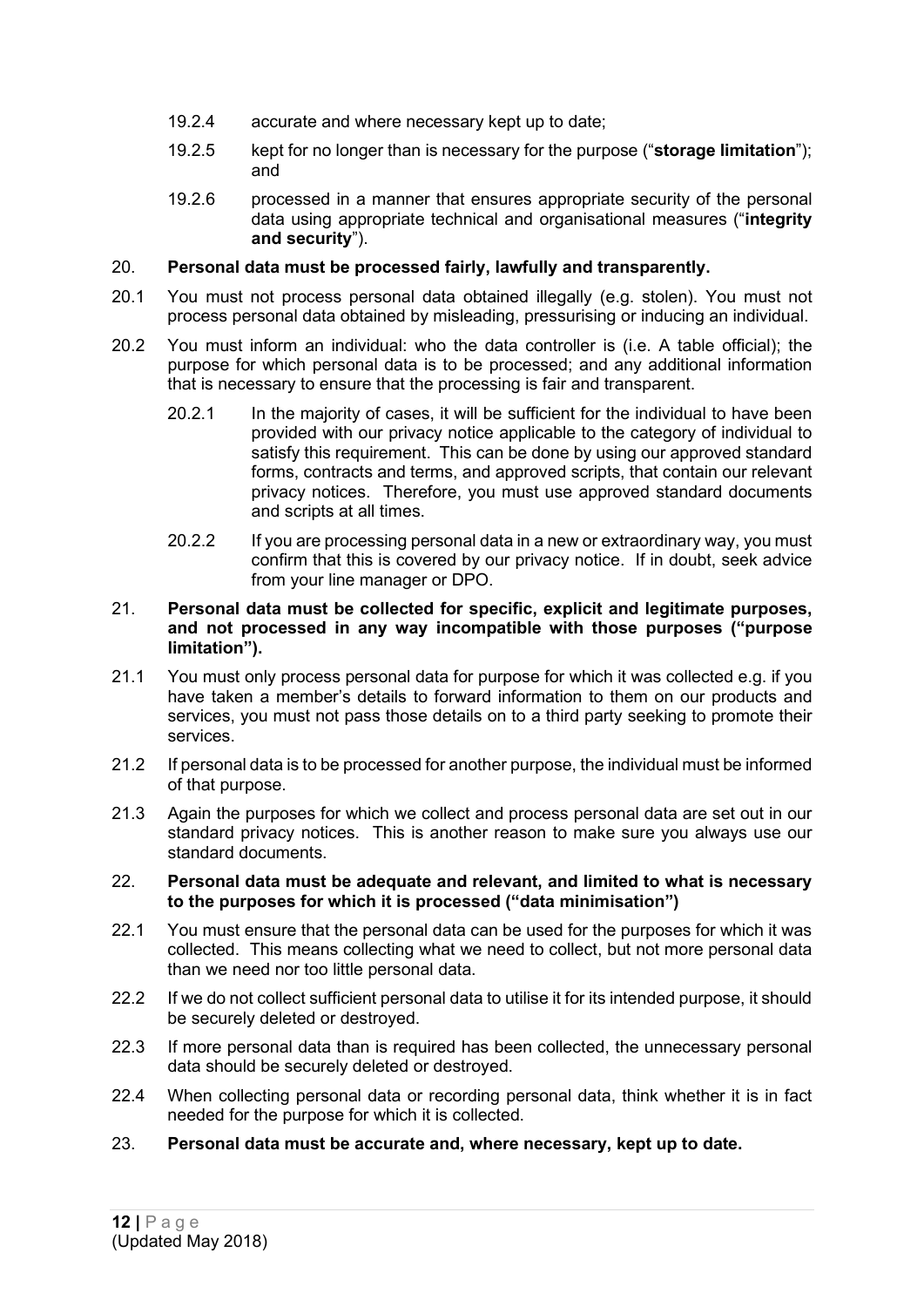- 23.1 When recording personal data make sure that you record it accurately. This is always important, but especially so where personal data is being entered into a database that may be reused on numerous occasions. Any mistakes or errors in the personal data will repeat themselves each time it is used.
- 23.2 Wherever possible, you must regularly confirm that personal data is correct and update databases accordingly (noting if personal data is incorrect and correcting it accordingly).
- 23.3 Where you become aware that personal data is incorrect, then the personal data should be corrected to remove the errors.
- 24. **Personal data must be kept for no longer than is necessary for the purpose ("storage limitation").**
- 24.1 You must delete data no longer required to fulfil the purposes for which it was originally collected.
- 24.2 Retention periods for data will be set out in our Data Retention Policy and also in our standard privacy notice provided to the individual.
- 24.3 What is 'necessary' will depend on the circumstances. Use your common sense and if in doubt, seek advice. Once deleted it may not be possible to retrieve personal data deleted in error so it is always best to check before permanently deleting any personal data.

#### 25. **Personal data must be processed in a manner that ensures appropriate security of the personal data using appropriate technical and organisational measures ("integrity and security")**

- 25.1 What are appropriate measures will depend on the circumstances, particularly the nature of the personal data you are processing, the harm that might result to the individual, the technologies available to you to keep personal data secure (e.g. encryption software) and the cost of measures.
- 25.2 Most of these technical and organisational measures are set for you by the organisation, and you just need to follow them. You must therefore follow all security policies, guidelines and instructions issued to you at all times. This includes both security for electronic systems and devices and also physical security.
- 25.3 Specific parts of the organisation will have responsibility for implementing various technical and organisational measures to protect personal data, for example IT in relation to our computer systems, and HR in relation to our Workers.

#### 26. **Foreign transfers of personal data**

- 26.1 Personal data must not be transferred outside the European Economic Area (**EEA**) unless the destination country ensures an adequate level of protection for the rights of the data subject in relation to the processing of personal data or we put in place adequate protections.
- 26.2 These protections may come from special contracts we need to put in place with the recipient of the personal data, from them agreeing to be bound by specific data protection rules or due to the fact that the recipients own country's laws provide sufficient protection.
- 26.3 These restrictions also apply to transfers of personal data outside of the EEA even if the personal data is not being transferred outside of our group of companies.
- 26.4 You must not under any circumstances transfer any personal data outside of the EEA without your line manager's or our DPO's prior written consent.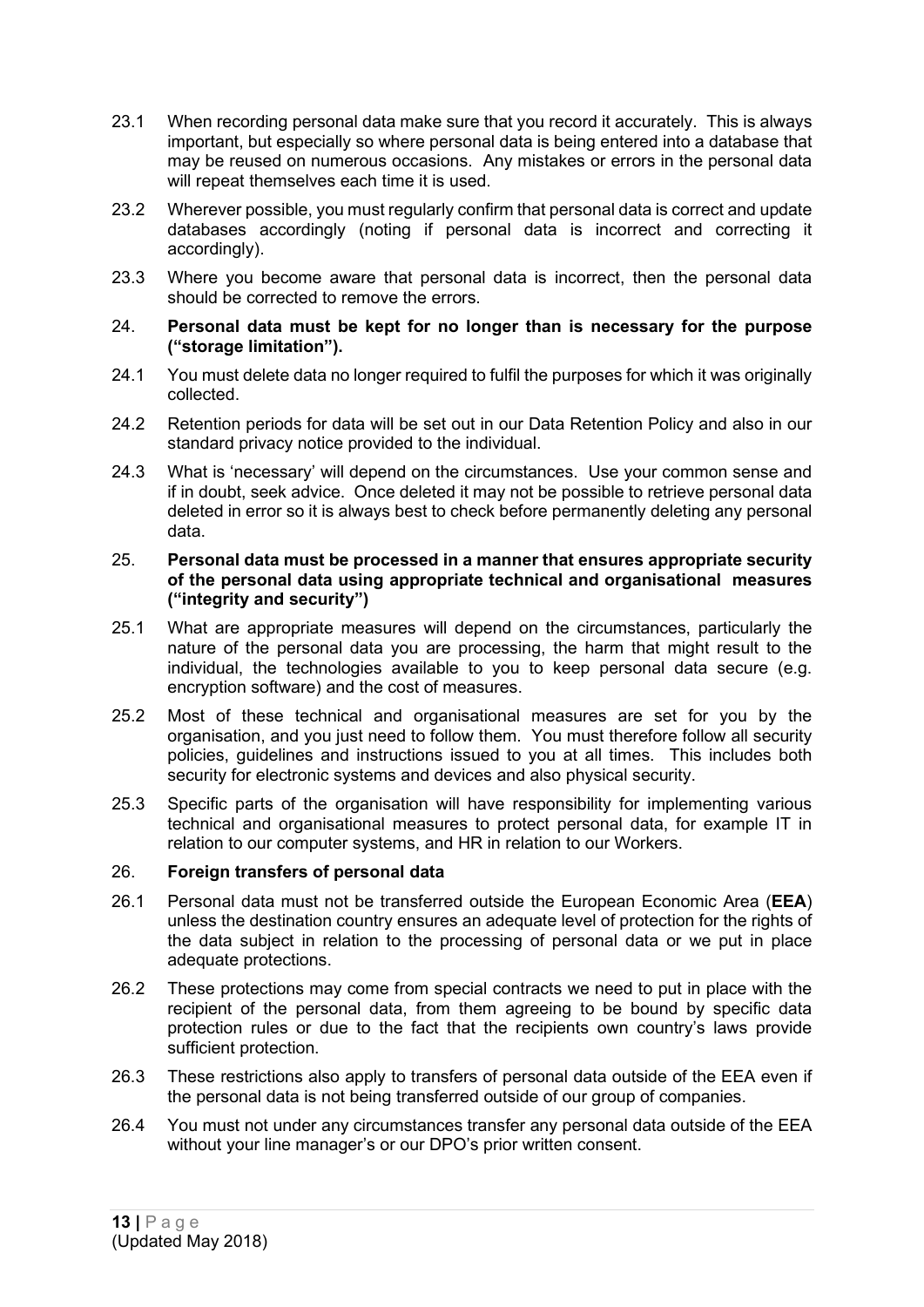- 26.5 We will also need to inform data subjects of any transfer of their personal data outside of the UK and may need to amend their privacy notice to take account of the transfer of data outside of the EEA.
- 26.6 If you are involved in any new processing of personal data which may involve transfer of personal data outside of the EEA, then please seek approval of your line manager or our DPO prior to implementing any processing of personal data which may have this effect.

# 27. **Data subject rights**

- 27.1 Individuals have certain rights under data protection laws (**Rights**). These are:
	- 27.1.1 the right of access (also known as a data subject access request)
	- 27.1.2 the right to rectification
	- 27.1.3 the right to erasure (also known as the right to be forgotten)
	- 27.1.4 the right to restrict processing
	- 27.1.5 the right to data portability
	- 27.1.6 the right to object
	- 27.1.7 rights in relation to automated decision making and profiling.
- 27.2 The exercise of these Rights may be made in writing, including email, and also verbally and should be responded to in writing by us (if we are the relevant data controller) without undue delay and in any event within one month of receipt of the request. That period may be extended by two further months where necessary, taking into account the complexity and number of the requests. We must inform the individual of any such extension within one month of receipt of the request, together with the reasons for the delay.
- 27.3 Where the data subject makes the request by electronic form means, any information is to be provided by electronic means where possible, unless otherwise requested by the individual.
- 27.4 If we receive the request from a third party (e.g. a legal advisor), we must take steps to verify that the request was, in fact, instigated by the individual and that the third party is properly authorised to make the request. This will usually mean contacting the relevant individual directly to verify that the third party is properly authorised to make the request.
- 27.5 There are very specific exemptions or partial exemptions for some of these Rights and they will be discussed in relation to the specific right in sections [30](#page-16-0) to [39](#page-22-0) below.
- 27.6 Where an individual considers that we have not complied with their request e.g. exceeded the time period, they can seek a court order and compensation. If the court agrees with the individual, it will issue a Court Order, to make us comply. The Court can also award compensation.
- 27.7 The individual can also complain to the regulator for privacy legislation, which in our case will usually be the ICO, and they too can make us comply and can also impose a civil fine upon us.
- 27.8 In addition to the rights discussed in this document, any person may ask the ICO to assess whether it is likely that any processing of personal data has or is being carried out in compliance with the data protection laws. The ICO must investigate and may serve an information notice on us (if we are the relevant data controller) to obtain relevant information. The ICO may also conduct an informal investigation to start with, usually by writing a letter to us asking us to explain the position.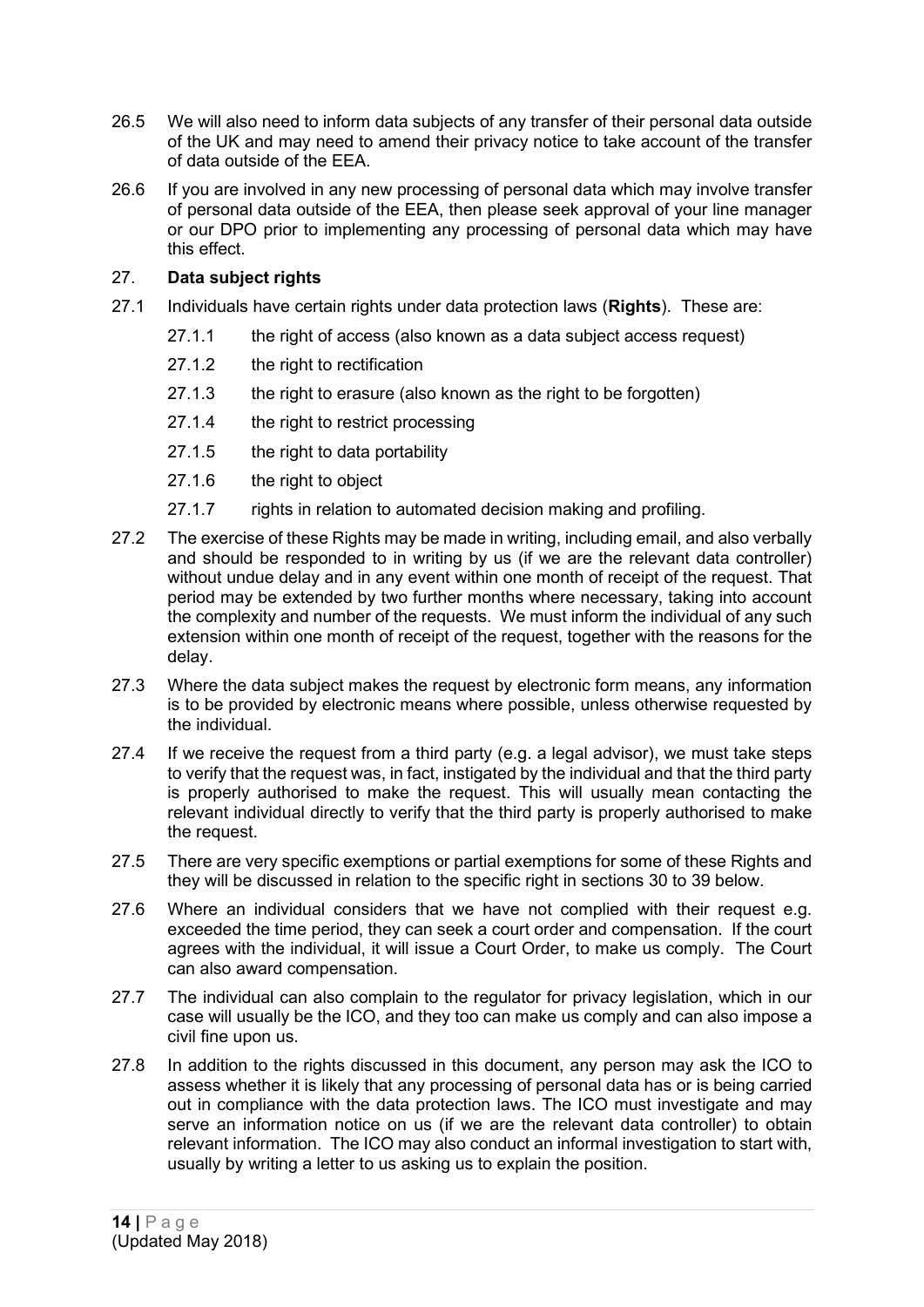27.9 The result of any investigation may lead to an enforcement notice being issued by the ICO. Any letters, assessments, information notices or enforcement notices from the ICO should be immediately sent directly to our DPO.

# 28. **Notification and response procedure**

- 28.1 If you receive a verbal request in relation to a Right, or believe you have a verbal request for the exercise of a Right, you should:
	- 28.1.1 pass the call or person to your supervisor/manager if possible (unless you are a supervisor/manager). The supervisor/manager should make a written record of all relevant details and explain the procedure. If possible try to get the request confirmed in writing addressed to our DPO. If it is not possible to transfer the individual over then make a written record of the request and contact details for individual making the request; and
	- 28.1.2 inform our DPO of the request and pass them any written records relating to the request.
- 28.2 If a letter or fax exercising a Right is received by you then you should:
	- 28.2.1 pass the letter to your supervisor/manager;
	- 28.2.2 the supervisor/manager must log the receipt of the letter with our DPO and send a copy of it to them; and
	- 28.2.3 our DPO will then respond to the individual on our behalf.
- 28.3 If an email exercising a Right is received by you then you should:
	- 28.3.1 pass the email to their supervisor/manager;
	- 28.3.2 the supervisor/manager must log the receipt of the email with our DPO and send a copy of it to them; and
	- 28.3.3 our DPO will then respond to the individual on our behalf.
- 28.4 Our DPO will co-ordinate our response which may include written material provided by external legal advisors. The action taken will depend upon the nature of the request and the Right. Our DPO will write to the individual and explain the legal situation and whether we will comply with the request. A standard letter/email from our DPO should suffice in most cases.
- 28.5 Our DPO will inform the relevant management line of any action that must be taken to legally comply with any exercise of rights. Our DPO will also co-ordinate any additional activity required by our IT department to meet the exercise of any of the Rights.
- 28.6 The manager/senior manager who receives the request will be responsible for ensuring that the relevant response is made within the time period required.
- 28.7 Our DPO's reply will be validated by the relevant manager of the department producing the response. For more complex cases, the letter/email to be sent will be checked by external legal advisors.
- 29. **How to locate information for data subject right requests and requests for the right to be forgotten**
- 29.1 If you are responsible for carrying out or co-ordinating any searches for personal data then this section will assist you in how you should approach carrying out the searches.
- 29.2 The personal data we need to provide in response to a subject access request, right to be forgotten or any other exercise of data subject rights may be located in several filing and/or network systems, so it is important to identify at the outset the type of information requested to enable a focused search.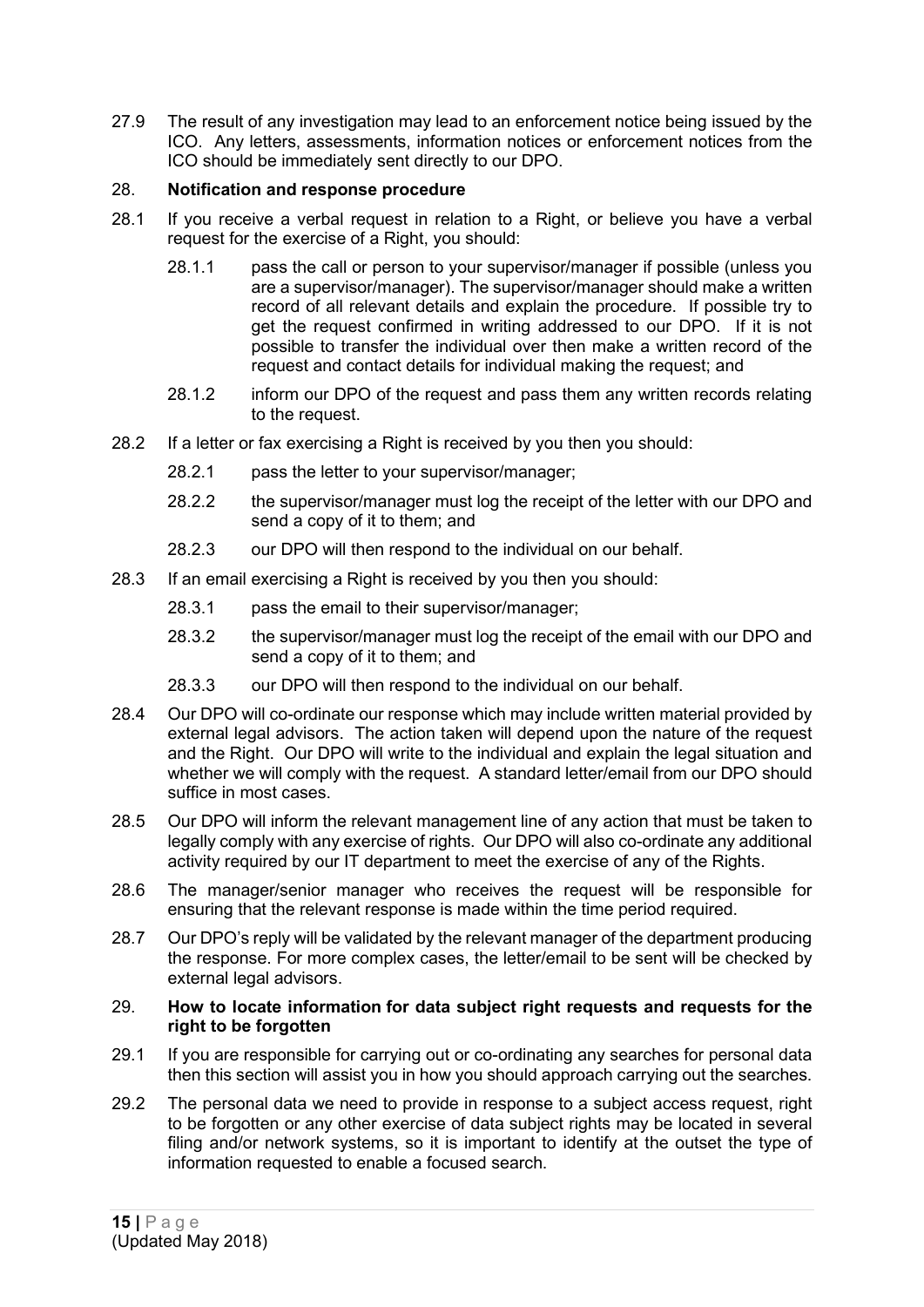- 29.3 However you should note that the individual is not obliged to clarify the scope of what we will need to search for, so whilst we can ask, we may not receive a useful clarification or any response at all. In this case we still have to comply with the original request.
- 29.4 Depending on the type of information requested, you may need to search all or some of the following:
	- 29.4.1 electronic systems (e.g. databases, networked and non-networked computers, servers, customer records, human resources records system, email data, CCTV);
	- 29.4.2 manual/paper filing systems (but only if they are 'structured filing systems', on which see below); and
	- 29.4.3 any data systems held externally by our data processors.
- 29.5 If you are not authorised to access the relevant system or files that need to be searched, then you will not be able to carry out the search in those systems or files. In this case you will need to delegate those aspects of the search to a person who is authorised to access the relevant system or files.
- 29.6 You should conduct a reasonable search of the relevant systems using the individual's name, employee or membership number, address, national insurance number, telephone number, email address or other information specific to that individual. In each case the scope of the search may be different, and you should check with our DPO before commencing any search.
- 29.7 If information is not part of a structured filing system, it does not amount to personal data and will fall outside the scope of personal data under the data protection laws, and therefore will not be caught by the rights of data subjects.
- 29.8 To be a structured filing system, the system must be:
	- 29.8.1 contain information relating in some way to individuals. Usually, there would be more than one file in the system or a group of information referenced by a common theme (e.g. an absence spread sheet). The files need not be located in the same geographical location, but could be dispersed over different locations;
	- 29.8.2 structured by reference to individuals (e.g. by name or employee or account number) or by reference to information relating to individuals (e.g. type of job or location, address), so it is clear at the outset whether the system might contain information capable of amounting to personal data and, if so, in which file(s) it is held; and
	- 29.8.3 structured so that specific information relating to a particular individual is readily accessible. This means that the system must be indexed or referenced so as to easily indicate whether and where in the file data about the individual is located.
- 29.9 Therefore, a structured filing system which is subject to the data protection laws must have an external and internal structure which allows personal data about an individual to be located relatively easily without having to conduct a manual search of the entire file. If you have to thumb through the whole file to find specific information, the file is not a structured filing system.
- 29.10 It might help to apply the 'temp test' to determine if a system is a relevant filing system. Ask yourself if a temp with no specialist knowledge of our internal processes and procedures could, if asked to retrieve information about a specified individual, identify that the system might hold such information and where in that system the information would be. If so it will be a structured filling system.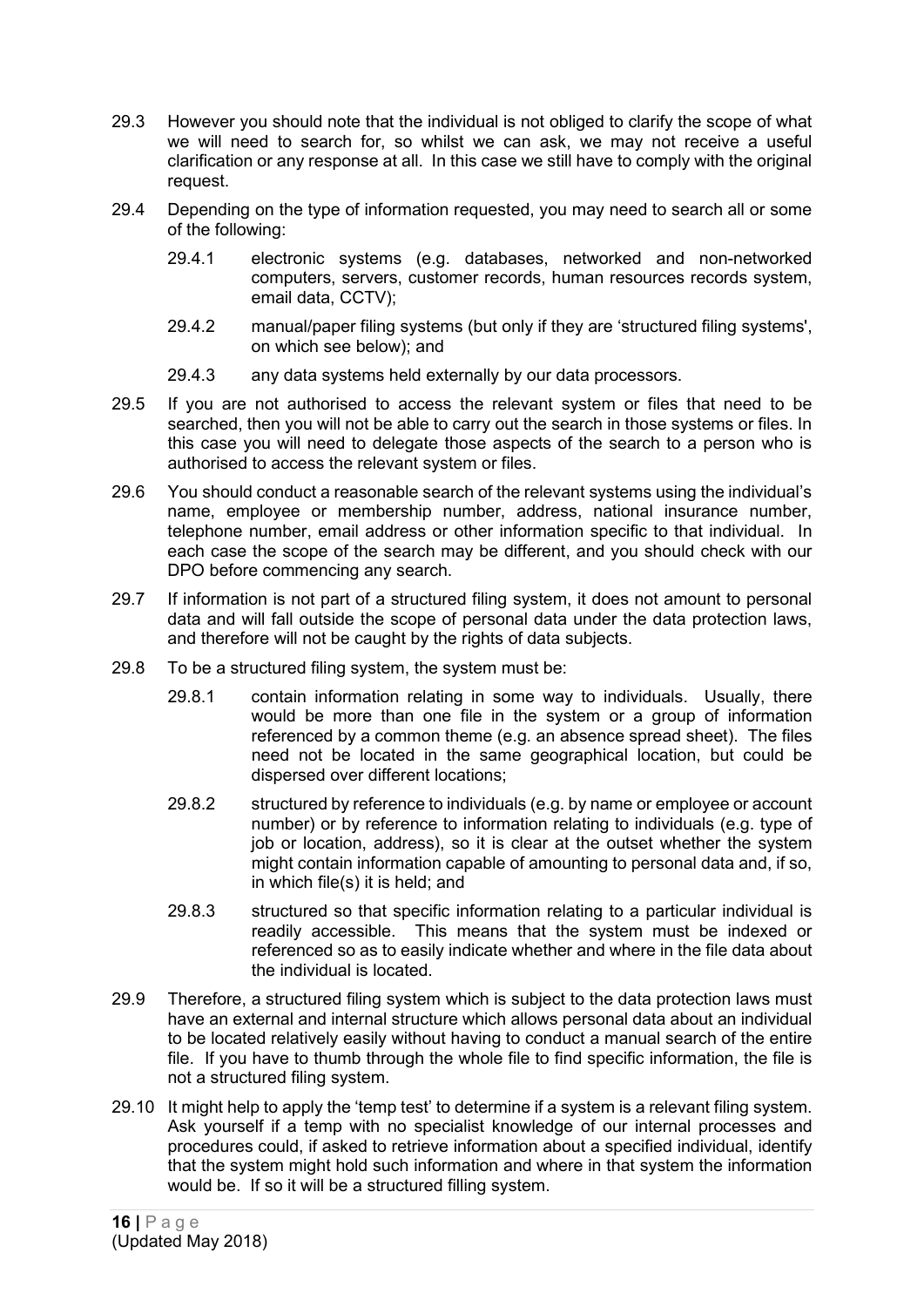29.11 You should liaise with our DPO in relation to the searches to be carried out and they will also liaise with our IT department in relation to searches of our IT systems. Usually you will be required to carry out searches of any physical files or records.

# <span id="page-16-0"></span>30. **Right of Access**

- 30.1 This paragraph contains the specific procedure to be followed where an individual exercises their right of access (also known as a data subject access request). The request need not refer to the Right, for instance, it might simply request 'a copy of all the information that you have about me'.
- 30.2 There are limited timescales within which we must respond to a request and any delay could result in our failing to meet those timescales, which could lead to enforcement action by the ICO and/or legal action by the affected individual.
- 30.3 The data protection laws gives individuals the right to obtain:
	- 30.3.1 confirmation that their personal data is being processed;
	- 30.3.2 access to their personal data; and
	- 30.3.3 access to other supplementary information.
- 30.4 The individual is entitled to receive a description of the following:
	- 30.4.1 the purposes for which we process the data;
	- 30.4.2 the categories of personal data we process about them;
	- 30.4.3 the recipients to whom we may disclose the data;
	- 30.4.4 the duration for which the personal data may be stored;
	- 30.4.5 the rights of the data subject under the data protection laws;
	- 30.4.6 any information available regarding the source of the data were it is not collected from the data subject direct;
	- 30.4.7 the right of the data subject to make a complaint to the supervisory authority for data protection;
	- 30.4.8 the logic behind any automated decision we have taken about him or her (see below), the significance and consequences of this automated processing.
- 30.5 Plus we must also provide the information constituting the individual's personal data which is within the scope of their request. We must provide this information in an intelligible form and technical terms, abbreviations and codes must be explained, and where the request was made electronically we can, unless the data subject specifies otherwise, also provide the information in electronic form.
- 30.6 If the individual requests details on automatic decisions made about him, we must provide appropriate information, but in a format that does not compromise any trade secrets.
- 30.7 We may:
	- 30.7.1 ask for additional information to confirm the identity of the individual making the request;
	- 30.7.2 request that the scope of the request is narrowed in order to ease the searches to be undertaken (but the individual does not have to agree to such a request from us); and
	- 30.7.3 where requests are manifestly unfounded or excessive, because they are repetitive: (a) charge a reasonable fee considering the administrative costs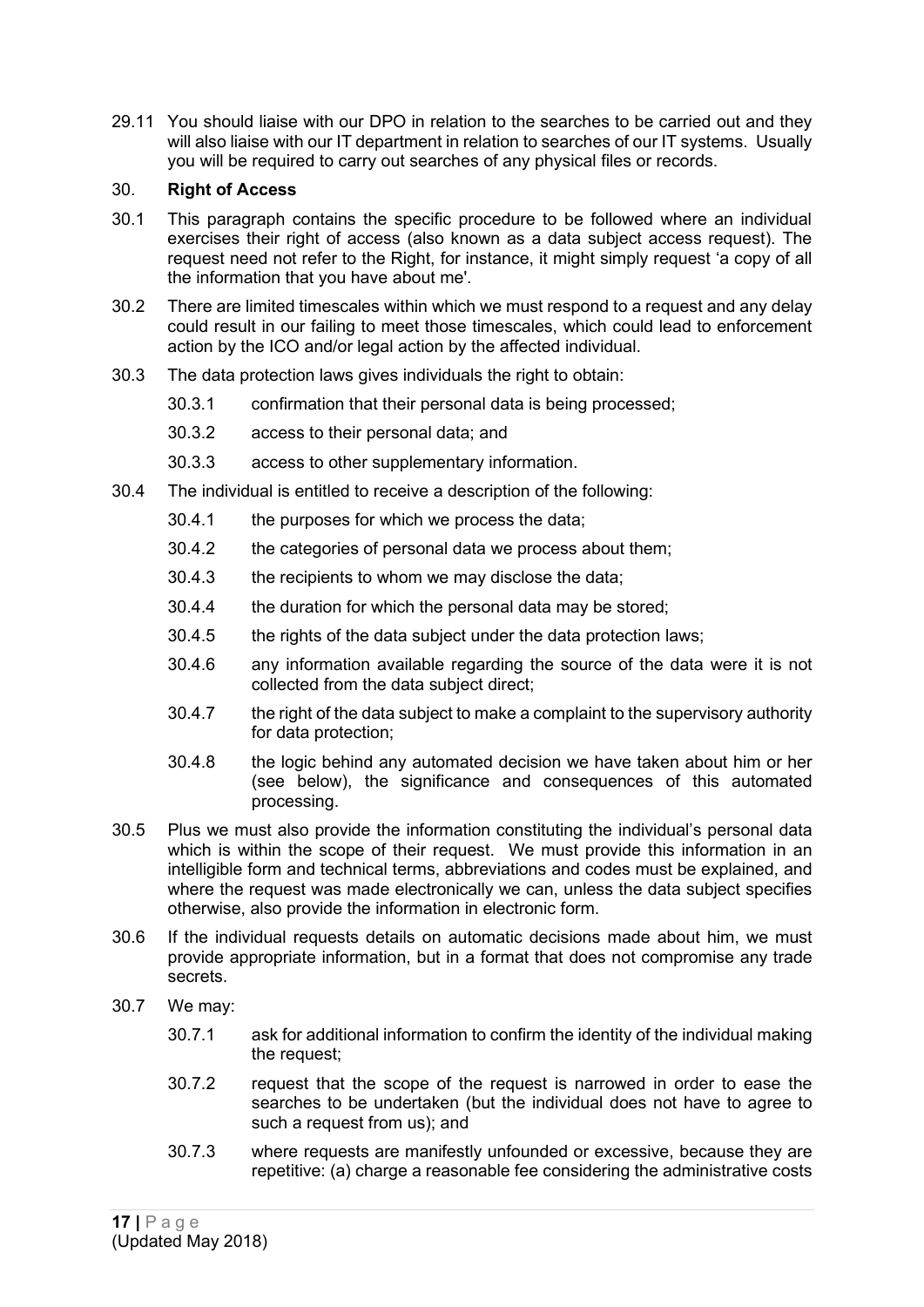of providing the information (and the amount can be subject to limits); or (b) or refuse to respond. Where we refuse to respond to a request, we must explain why to the individual, informing them of their right to complain to the supervisory authority and to a judicial remedy without undue delay and at the latest within one month.

- 30.8 Where we process a large quantity of information about an individual, the data protection laws permit us to ask the individual to specify the information the request relates to. The legislation does not introduce an exemption for requests that relate to large amounts of data, but we may be able to consider whether the request is manifestly unfounded or excessive.
- 30.9 We should verify the identity of the person making the request, using "reasonable means" if we are not sure about their identity.

### 31. **Redactions**

- 31.1 Where we are providing information to an individual where they have made a subject access request, they are only entitled to their personal data. They are not entitled to see information which relates to other individuals or to other people, e.g. to a company.
- 31.2 In these cases we would redact, i.e. blank out in a permanent way, any information which is not the personal data of the individual making the subject access request.

#### 32. **Disclosing personal data relating to other individuals**

- 32.1 Sometimes information that is determined to be personal data about one individual might include information identifying or personal data about another person (e.g. an email between two people might contain personal information relating to both the sender and the recipient) and in some cases it is not possible to redact the information about the other person. There are additional steps to consider in relation to whether we disclose this information.
- 32.2 We must consider whether the other person has consented to the disclosure of their information or whether it would be reasonable to comply with the request without the other person's consent.
- 32.3 Where the other person has consented, their information can be disclosed.
- 32.4 Where the other person has not consented, whether it would be reasonable to disclose that person's information will depend upon all the circumstances and you must assess these on a case by case basis.
- 32.5 We would consider whether:
	- 32.5.1 The other person has refused their consent;
	- 32.5.2 The other person's consent cannot be obtained (e.g. because they are incapable of giving it due to illness or incapacity);
	- 32.5.3 Asking for consent might reveal the identity of the individual making the request;
	- 32.5.4 We owe the other person a duty of confidentiality;
	- 32.5.5 We have taken any steps to obtain the consent of the other person;
	- 32.5.6 The other person is a recipient or one of a class of recipients who might act on the data to the individual's disadvantage;
	- 32.5.7 The other person is the source of the information;
	- 32.5.8 The information is generally known by the individual; and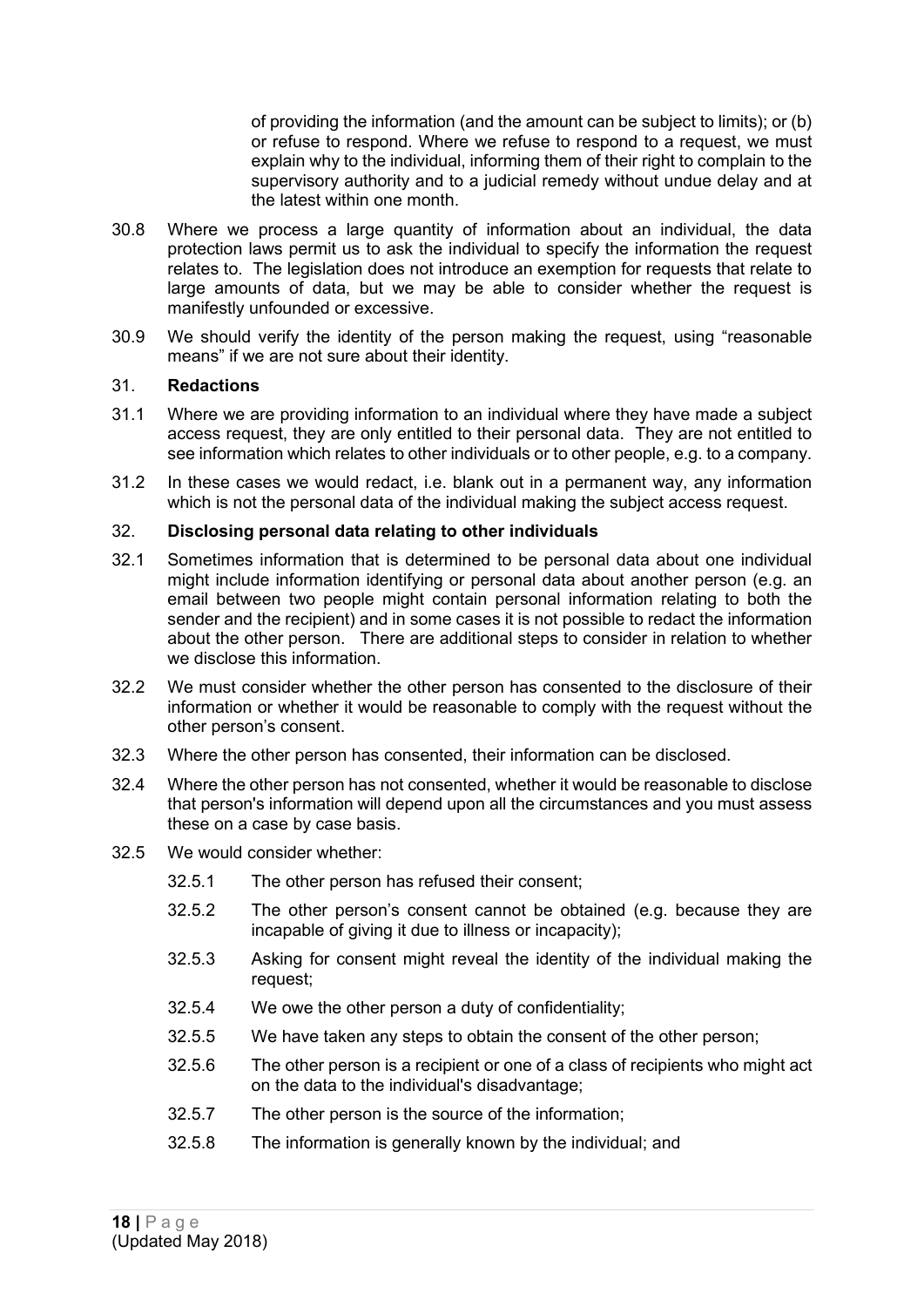- 32.5.9 The individual has a legitimate interest in the disclosure of the other person's information which they have made known to us.
- 32.6 If you decide that the other person's information should be withheld (usually it should be), we still have to provide as much of the information requested as we can. Therefore, we should protect the other person's identity by redacting as much of this information and other identifiable particulars.
- 32.7 Always keep a record of what you have decided to do and your reasons for doing it.

### 33. **Exemptions to the right of subject access**

33.1 In certain circumstances we might be exempt from providing personal data in response to a subject access request. These exemptions are described below and should only be applied on a case by case basis after a careful consideration of all the facts.

### 33.2 **Crime detection and prevention**

33.2.1 We do not have to disclose personal data that we process for the purposes of preventing or detecting crime, apprehending or prosecuting offenders, or assessing or collecting any tax or duty, if and to the extent that giving subject access would be likely to prejudice any of these purposes.

#### 33.3 **Confidential references**

33.3.1 We do not have to disclose certain confidential references that we have given to third parties, but might have to disclose confidential references that we receive from third parties. Bear in mind that references received from third parties may contain personal data of another person, so you must consider the rules regarding disclosure of other party's personal data set out above.

### 33.4 **Legal professional privilege**

- 33.4.1 We do not have to disclose any personal data that is legally privileged. The following would be legally privileged:
	- 33.4.1.1 confidential communications between us and our lawyers where the dominant purpose of the communication is the giving or receiving of legal advice; and
	- 33.4.1.2 confidential communications between us or our lawyers and a third party (e.g. a witness) where the dominant purpose of the communication is to give or seek legal advice in respect of current or potential legal proceedings. This claim to legal privilege would end as soon as the case has been decided and, at that moment, the documents in the file might be disclosable if a subject access request is received.

# 33.5 **Management forecasting**

33.5.1 We do not have to disclose any personal data which we process for the purposes of management forecasting or management planning to assist us in the conduct of any organisation or any other activity (e.g. staff relocations, redundancies, succession planning, promotions and demotions) if and to the extent that disclosing the personal data would be likely to prejudice the conduct of that organisation or activity.

#### 33.6 **Negotiations**

33.6.1 We do not have to disclose any personal data consisting of records of our intentions in relation to any negotiations with the individual where doing so would be likely to prejudice those negotiations.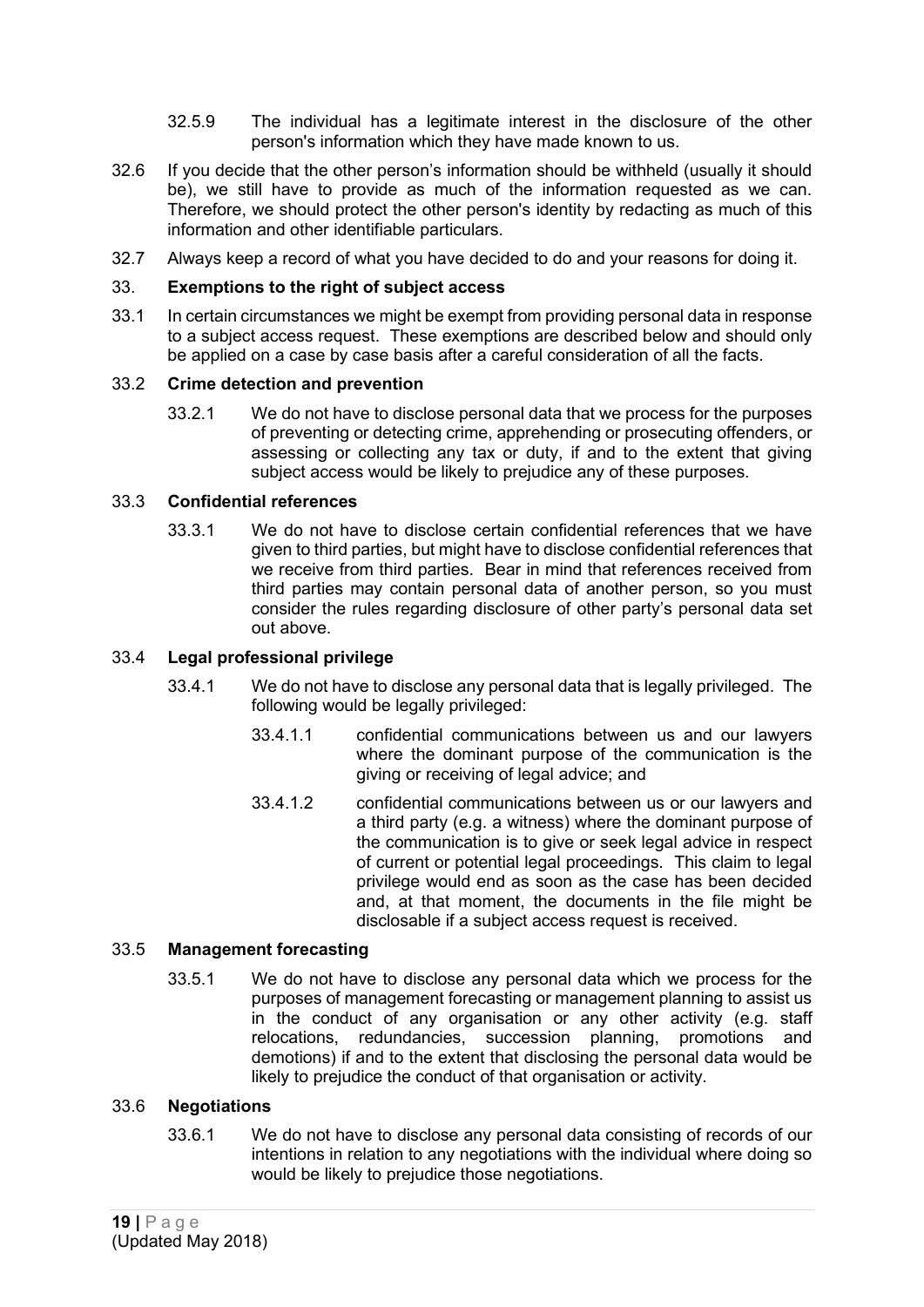33.7 In any cases of doubt then speak to our DPO and it may be that external legal advice is necessary in relation to whether or not an exemption can be applied in a particular case.

# 34. **Right to Erasure**

- 34.1 The right to erasure is also known as 'the right to be forgotten'. The broad principle underpinning this right is to enable an individual to request the deletion or removal of their personal data where there is no compelling reason for its continued processing.
- 34.2 The right to erasure does not provide an absolute 'right to be forgotten'. Individuals have a right to have their personal data erased and to prevent processing in specific circumstances:
	- 34.2.1 where their personal data is no longer necessary in relation to the purpose for which it was originally collected/processed:
	- 34.2.2 when the individual withdraws consent (but only to the extent that consent is the only basis for processing their personal data);
	- 34.2.3 when the individual objects to the processing of their personal data and there is no overriding legitimate interest for continuing the processing;
	- 34.2.4 where their personal data was unlawfully processed;
	- 34.2.5 where their personal data has to be erased in order to comply with a legal obligation; and
	- 34.2.6 where their personal data is processed in relation to the offer of information society services to a child.
- 34.3 There are some specific circumstances where the right to erasure does not apply and we can refuse to deal with a request:
	- 34.3.1 to exercise the right of freedom of expression and information;
	- 34.3.2 to comply with a legal obligation or for the performance of a public interest task or exercise of official authority;
	- 34.3.3 for public health purposes in the public interest;
	- 34.3.4 archiving purposes in the public interest, scientific research historical research or statistical purposes; or
	- 34.3.5 the exercise or defence of legal claims.
- 34.4 If we have disclosed the personal data to be erased to third parties, we must inform them about the erasure of the personal data, unless it is impossible or involves disproportionate effort to do so.

#### 35. **Right to rectification**

- 35.1 An individual has the right to ask us to:
	- 35.1.1 correct inaccurate personal data;
	- 35.1.2 complete information if it is incomplete; and
	- 35.1.3 delete personal data which is irrelevant or no long required for our purposes.
- 35.2 If we have disclosed the personal data in question to third parties, we must inform them of the rectification request where possible. We must also inform the individuals about the third parties to whom the data has been disclosed where appropriate.
- 35.3 If data is factually correct and we are justified in keeping it, i.e. it is relevant to the lawful purpose we are holding it for then we do not have to change or delete it, but the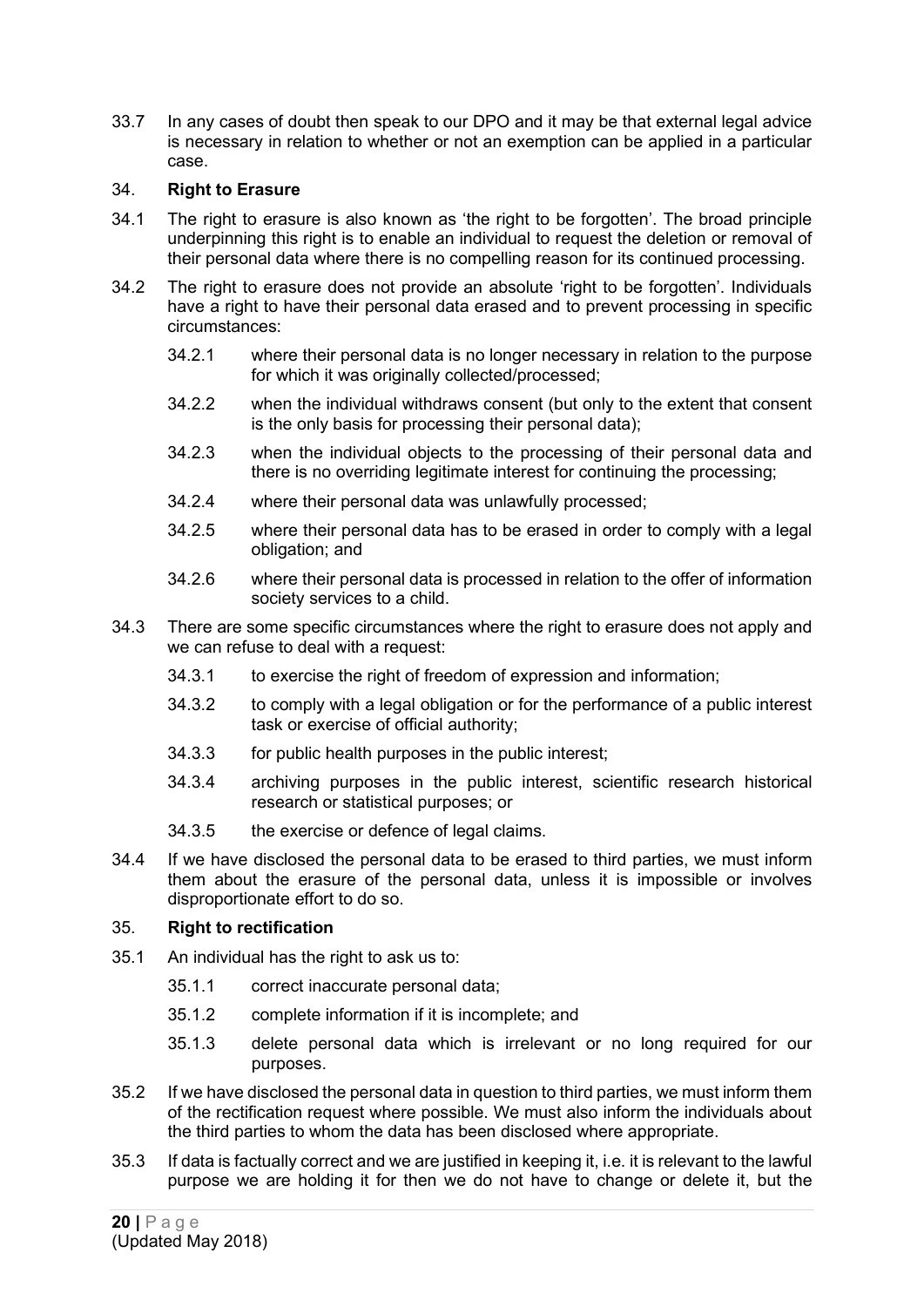individual may make a request for erasure, i.e. the right to be forgotten, and in that case we would have to analyse the personal data and whether we can retain it based on that Right.

35.4 Where we are not taking any action in response to a request for rectification, we must explain why to the individual, informing them of their right to complain to the supervisory authority (usually the ICO) and to seek a remedy from the Courts.

### 36. **Right to Restrict Processing**

- 36.1 An individual is entitled to require us to stop or not begin processing their personal data. When processing is restricted, we are permitted to store their personal data, but not further process it except in the exercise or defence of legal claims or for the protection of the rights of another natural or legal person or for reasons of important public interest. We can retain just enough information about the individual to ensure that the restriction is respected in future.
- 36.2 We will be required to restrict the processing of personal data in the following circumstances:
	- 36.2.1 where an individual contests the accuracy of the personal data, we should restrict the processing until we have verified the accuracy of the personal data;
	- 36.2.2 where an individual has objected to the processing (where it was necessary for the performance of a public interest task or purpose of legitimate interests), and we are considering whether our legitimate grounds override those of the individual;
	- 36.2.3 when processing is unlawful and the individual opposes erasure and requests restriction instead; and
	- 36.2.4 if we no longer need the personal data but the individual requires the data to establish, exercise or defend a legal claim.
- 36.3 Previously given consent for processing can be revoked at any time by the individual, therefore we cannot justify continued processing of data as a result of a previous consent.
- 36.4 The individual does not have this right if the individual has entered into a contract with us and the processing is necessary for the fulfilment of that contract.
- 36.5 We must inform individuals when we decide to lift a restriction on processing (for example, if an individual contested our right to process their personal data on legitimate interest grounds and we subsequently found that our processing was justified on these grounds).
- 36.6 If we have disclosed the restricted personal data to third parties, we must inform them about the erasure of the personal data, unless it is impossible or involves disproportionate effort to do so.

# 37. **The Right to Data Portability**

- 37.1 The right to data portability allows individuals to obtain and reuse their personal data for their own purposes across different services. If the individual requests it, we may be required to transmit the data directly to another organisation if this is technically feasible. However, we are not required to adopt or maintain processing systems that are technically compatible with other organisations.
- 37.2 The right to data portability only applies:
	- 37.2.1 to personal data an individual has provided to a data controller;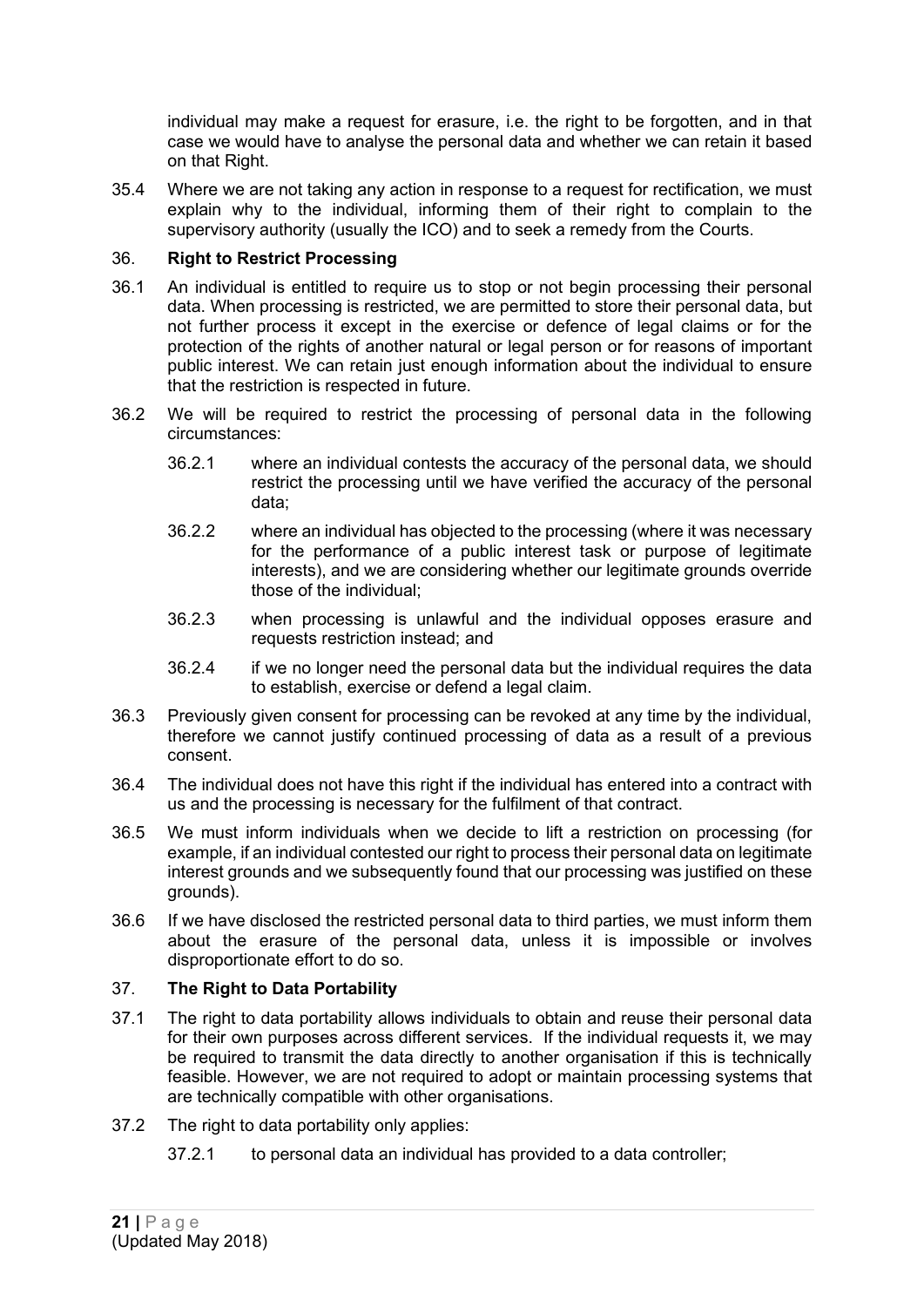- 37.2.2 where the processing is based on the individual's consent or for the performance of a contract; and
- 37.2.3 when processing is carried out by automated means.
- 37.3 We must provide the personal data in a structured, commonly used and machinereadable form. Open formats include CSV files. Machine readable means that the information is structured so that software can extract specific elements of the data. This enables other organisations to use the data. The information must be provided free of charge.
- 37.4 If the personal data concerns more than one individual, we must consider whether providing the information would prejudice the rights of any other individual.
- 37.5 It is not expected that this right will impact upon as we do not process personal data by automated means.

### 38. **Right to Object**

- 38.1 Individuals have the right to object to:
	- 38.1.1 processing based on legitimate interests;
	- 38.1.2 the performance of a task in the public interest/exercise of official authority (including profiling);
	- 38.1.3 direct marketing (including profiling); and
	- 38.1.4 processing for purposes of scientific/historical research and statistics.
- 38.2 If we process personal data on the basis of our legitimate interests or the performance of a task in the public interest/exercise of official authority:
	- 38.2.1 individuals must have an objection on "grounds relating to his or her particular situation"; and
	- 38.2.2 we must stop processing the personal data unless we can demonstrate compelling legitimate grounds for the processing, which override the interests, rights and freedoms of the individual; or the processing is for the establishment, exercise or defence of legal claims.
- 38.3 If we process personal data for direct marketing purposes:
	- 38.3.1 we must stop processing personal data for direct marketing purposes as soon as we receive an objection. There are no exemptions or grounds to refuse;
	- 38.3.2 we must deal with an objection to processing for direct marketing at any time and free of charge; and
	- 38.3.3 we must nevertheless comply with the terms of the Privacy and Electronic Communication Regulations and the e-Privacy Regulation which replaces it.
- 38.4 If we process personal data for research purposes:
	- 38.4.1 individuals must have "grounds relating to his or her particular situation" in order to exercise their right to object to processing for research purposes; and
	- 38.4.2 If we are conducting research where the processing of personal data is necessary for the performance of a public interest task, we are not required to comply with an objection to the processing.
- 38.5 If our processing activities fall into any of the above categories and are carried out online, we must offer a way for individuals to object online.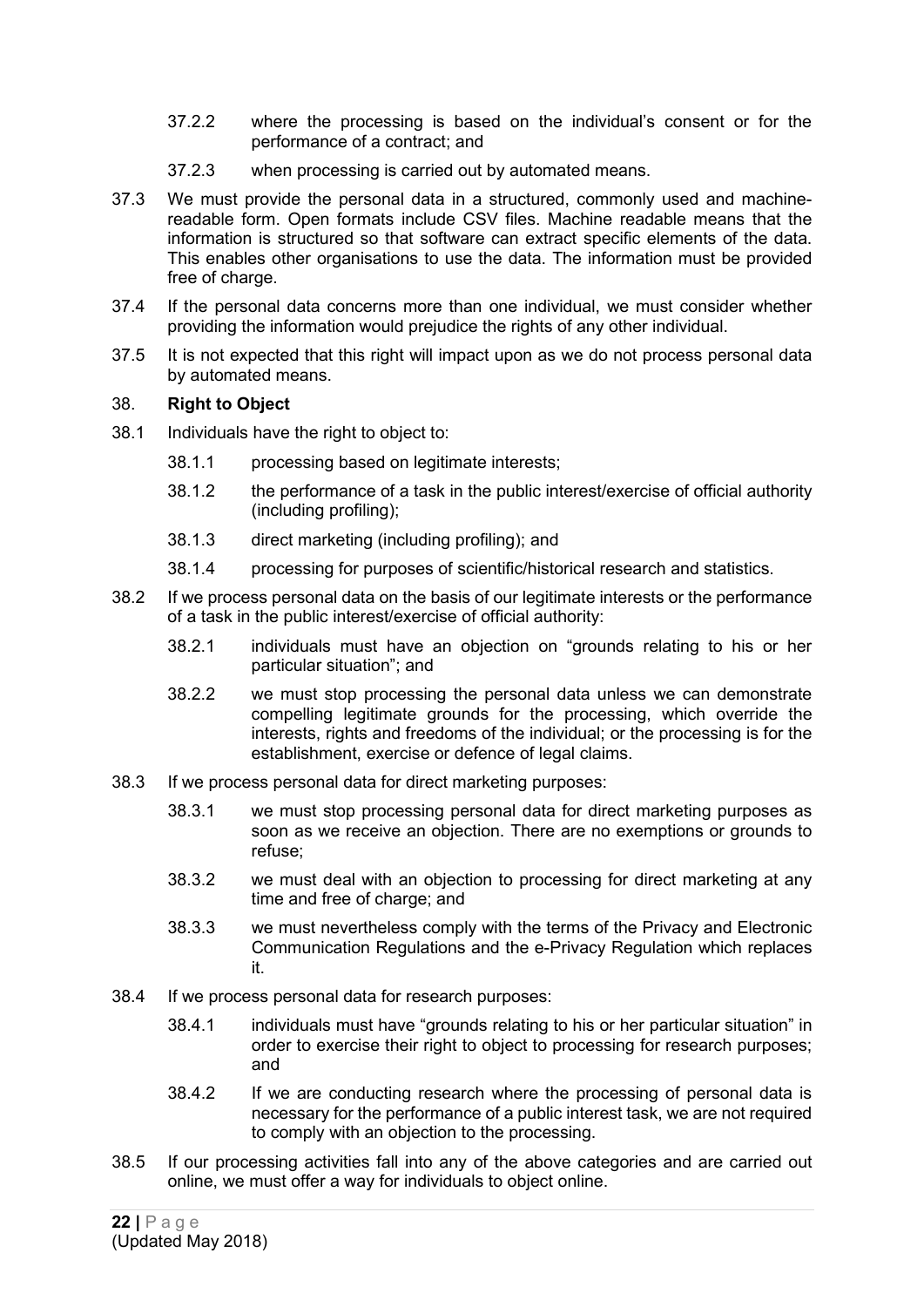38.6 We must inform individuals of their right to object "at the point of first communication" and in our privacy notices. This right must be "explicitly brought to the attention of the data subject and is to be presented clearly and separately from any other information".

# <span id="page-22-0"></span>39. **Automated decision making and profiling**

- 39.1 The privacy legislation provides safeguards for individuals against the risk that a potentially damaging decision is taken without human intervention.
- 39.2 We do not currently undertake any automated decision making*.* We must identify any of our subsequent processing operations that constitute automated decision making.
- 39.3 Individuals have the right not to be subject to a decision when:
	- 39.3.1 it is based on automated processing; and
	- 39.3.2 it produces a legal effect or a similarly significant effect on the individual.
- 39.4 We must ensure that individuals are able to:
	- 39.4.1 obtain human intervention;
	- 39.4.2 express their point of view; and
	- 39.4.3 obtain an explanation of the decision and challenge it.
- 39.5 The right to obtain human intervention does not apply if the automated decision is:
	- 39.5.1 necessary for entering into or performance of a contract between us and the individual;
	- 39.5.2 authorised by law (e.g. for the purposes of fraud or tax evasion prevention); or
	- 39.5.3 based on explicit consent (but bear in mind that any consent can be withdrawn).
- 39.6 The data protection laws define profiling as any form of automated processing intended to evaluate certain personal aspects of an individual, in particular to analyse or predict their:
	- 39.6.1 performance at work;
	- 39.6.2 economic situation;
	- 39.6.3 health;
	- 39.6.4 personal preferences;
	- 39.6.5 reliability;
	- 39.6.6 behaviour;
	- 39.6.7 location; or
	- 39.6.8 movements.
- 39.7 When processing personal data for profiling purposes, we must ensure that appropriate safeguards are in place. We must:
	- 39.7.1 ensure processing is fair and transparent by providing meaningful information about the logic involved, as well as the significance and the envisaged consequences;
	- 39.7.2 use appropriate mathematical or statistical procedures for the profiling;
	- 39.7.3 implement appropriate technical and organisational measures to enable inaccuracies to be corrected and minimise the risk of errors; and